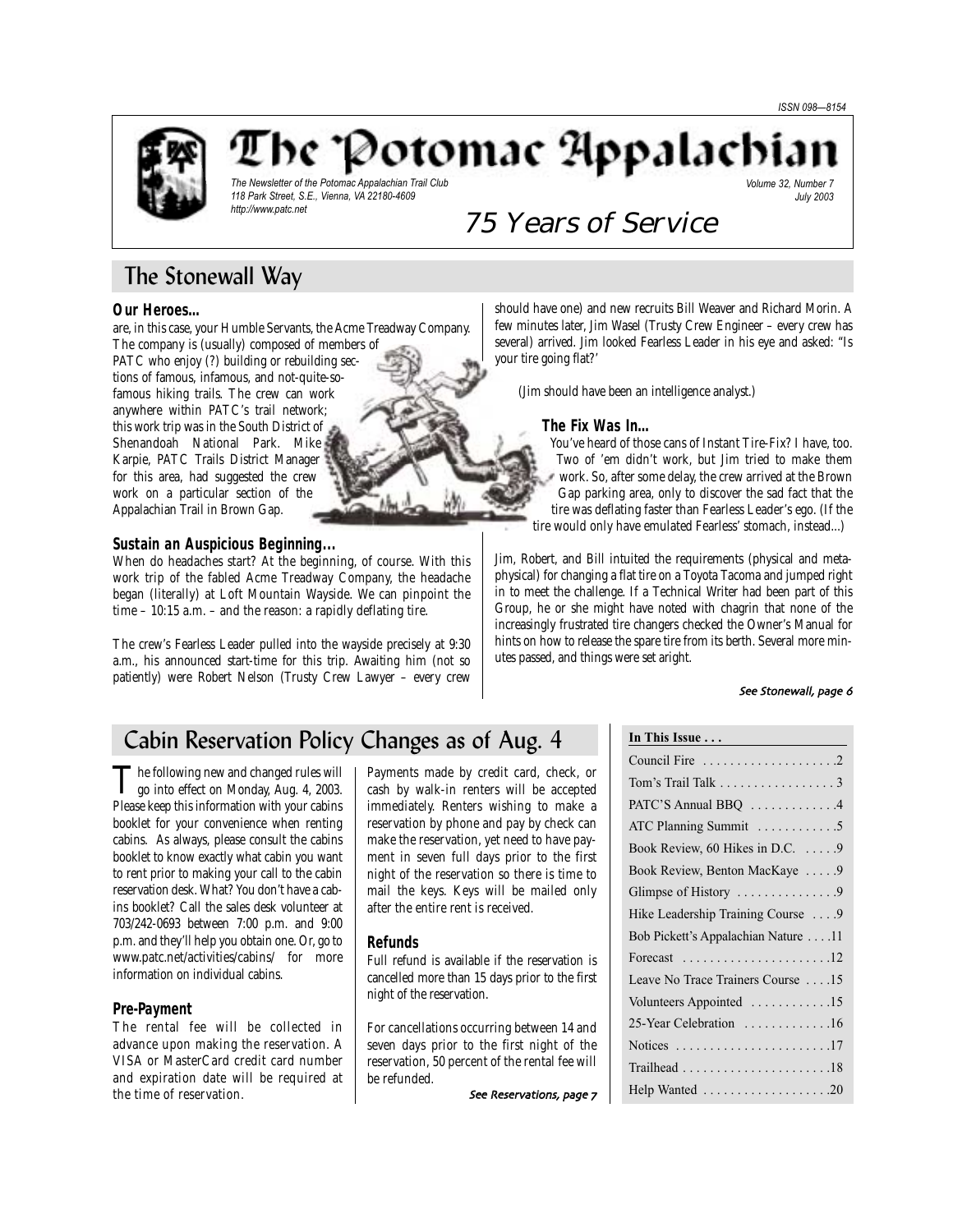#### **Council Members, Chairs and** *PA* **Staff**

#### **Officers**

**President:** Tom Johnson (johnts3@juno.com) Weekdays, Reston, Va, ph. 703/435-2755 Weekends, Front Royal, ph. 540/622-6422 **VP Volunteerism:** Mickey McDermott **VP Operations:** Fred "Hop" Long **Treasurer:** Gerhard Salinger **Secretary:** Georgeann Smale (gsmale99@yahoo.com) **Supervisor of Trails:** Liles Creighton **Supervisor of Membership:** Susan Nelson **Supervisor of Land Management:** Chris Mangold, csm5749@yahoo.com **Supervisor of Facilities:** Larry Marcoux **Supervisor of Education, Information, and Activities:** Vacant

**General Counsel:** Charles Sloan

#### **Sections/Chapters**

**Mountaineering Section:** Andy Britton **SMRG:** Christopher Smith **Ski Touring Section:** Steve Brickel **North Chapter:** Pete Brown **N. Shenandoah Valley Chapter:** Lee Sheaffer **S. Shenandoah Valley Chapter:** Michael Seth **Charlottesville Chapter:** John Shannon **West Virginia Chapter:** Judy Smoot

#### **Standing Committee Chairs (Council Members)**

**AT Corridor Monitoring:** Tom Lupp **Blackburn Trail Center:** Chris Brunton **Budget:** David White **Cabins Operations:** Mel Merritt **Cabin Construction:** Charlie Graf **Conservation:** Jeff Pearcy **Grants & Donations:** Susan Nelson **Endowment:** Don Price **Finance:** Gerhard Salinger **Hikes:** Karen Brown & Lee Sheaffer **Internet Services:** Stephen Raia **Land Management:** Chris Mangold, csm5749@yahoo.com **Legal:** Charles Sloan **Maps:** Dave Pierce **Maryland Appalachian Trail Management Committee:** Charlie Graf *Potomac Appalachian:* Linda Shannon-Beaver

**Public Affairs:** Vacant **Publications:** Susie LeBlanc & Linda Shannon-Beaver **Sales:** Paul Dery **Shelters:** Frank Turk **Trail Lands Acquisition:** Phil Paschall **Trail Patrol:** Kumait Jawdat **Tuscarora Trail Land Management:** Lloyd MacAskill

#### **Special Committees/Ongoing Activities**

**Archives & Library:** Carol Niedzialek **Cabin Reservations:** Shakuntala Ghare **Communications Team:** Tom Johnson **Deputy Finance Committee Chair:** John Ferguson **Deputy Supervisor of Trails:** Vacant **Headquarters Facility:** Orron Kee **Information/Sales Desks:** Annetta DePompa **Medical:** Vacant **Shelters, Cabins, & Cabins Land Fund:** Larry Marcoux **SNP Boundary Trailheads Study Group:** Mark Holland **Tuscarora Trail Shenandoah Valley Project:** Phoebe Kilby & Larry Bradford

#### *Potomac Appalachian*

**Chief Editor:** Linda Shannon-Beaver PA@patc.net **Features Editor:** Joanne Erickson **Forecast Editor:** Suzie Shannon PA-Forecast@patc.net

# Council Fire

The Potomac Appalachian Trail Club's<br>
regularly scheduled Council Meeting<br>
in the case of the case of the case was held on May 13, 2003, at Club Headquarters. President Tom Johnson introduced the topic of fund raising. He said

Susan Nelson, Chair of Grants and Donations, would address Council at a future date on the topic. Tom announced the resignation of Paul Dery from the Sales Committee. Tom reported that he, Liles Creighton, and Charlie Graf had represented PATC at

the ATC Strategic Planning Summit. A total of seven PATC members had attended the summit; the goal of the summit was to formulate a 50-year plan, starting with the next 10 years.

### **Trails, Lands, and Facilities**

Vice President of Operations Hop Long updated Council on findings of the Computer Committee meeting of April 23, 2003, stating that a major restructuring of the computer system is needed. Tom stressed the importance of the restructuring, noting that it would likely be an expensive undertaking. He added that a cost/benefit analysis would be performed before seeking a competitive bid for the contract.

Council approved a motion allocating \$5,000 from the Cabins Land Fund to build the Rocky Run replacement shelter.

### **Volunteerism, Training, and Communications**

Vice President of Volunteerism Mickey McDermott introduced the Club's Archivist, Carol Niedzialek, to Council. She asked Council members to please remember to submit documents to the archives upon completing their term of office, or upon completion of a project such as a shelter. She asked for paper documents, rather than electronic files. Items she suggested for archives: project documents, correspondence with partners, legal documents, two copies of newsletters, old cabin log books, photos of projects and events, and minutes from meetings with partners such as parks, other clubs, or ATC.

Mickey also announced PATC had signed a memorandum of understanding with Washington, D.C., Parks and Recreation for an outreach program for 45 city youths. Three week-

end programs, involving 15 youths each, are planned for the summer of 2003 at Blackburn Center. The three weekends will be May 31-

June 1, July 19-20, and Aug. **16-17.** 

Supervisor of Membership Susan Nelson distributed the Membership Report from May 13, 2003. She noted that membership had dropped below 7,000 and is currently at 6,854 members. Susan asked

### See Council Fire, page 3

#### HEADQUARTERS HOW TO CONTACT US FOR CABIN RESERVATIONS, MEMBERSHIP INFORMATION, AND SALES

Address: 118 Park Street, S.E., Vienna, VA 22180 Hours: Monday through Thursday, 7 p.m. to 9 p.m. and Thursday and Friday 12 noon to 2 p.m. **Phone #:** 703/242-0315 24-hr. Activities Tape #: 703/242-0965

To receive an information packet: Extension 10 To leave a message for the Club President, Tom Johnson: Extension 40 Club e-mail: info@patc.net Facsimile #: 703/242-0968 World Wide Web URL: http://www.patc.net

STAFF

#### DURING REGULAR BUSINESS HOURS

Director of Administration: Wilson Riley (Ext. 11) e-mail: Wriley@patc.net Trails Management Coordinator: Heidi Forrest (Ext. 12) e-mail: hforrest@patc.net Business Manager: Monica Clark (Ext. 15) e-mail: mclark@patc.net Membership/Cabin Coordinator: Pat Fankhauser (Ext. 17) e-mail: pfankhauser@patc.net Sales Coordinator: Maureen Estes (Ext. 19) e-mail: mestes@patc.net

Bus/Metro Directions to Headquarters: When taking Metro Orange line, get off at Dunn Loring station (not Vienna, the last stop). Outside the station, find the stop for Metrobus 2T westbound in the direction of Tyson's Corner. When the bus starts down Maple Avenue in Vienna, exit at the library just past Center St. Walk half a block in the same direction the bus travels, and turn right at Park St. PATC will be on the left only a few yards down from the corner. The fare is \$1.10, but you can ride for \$.25 if you remember to get a transfer ticket at your originating station.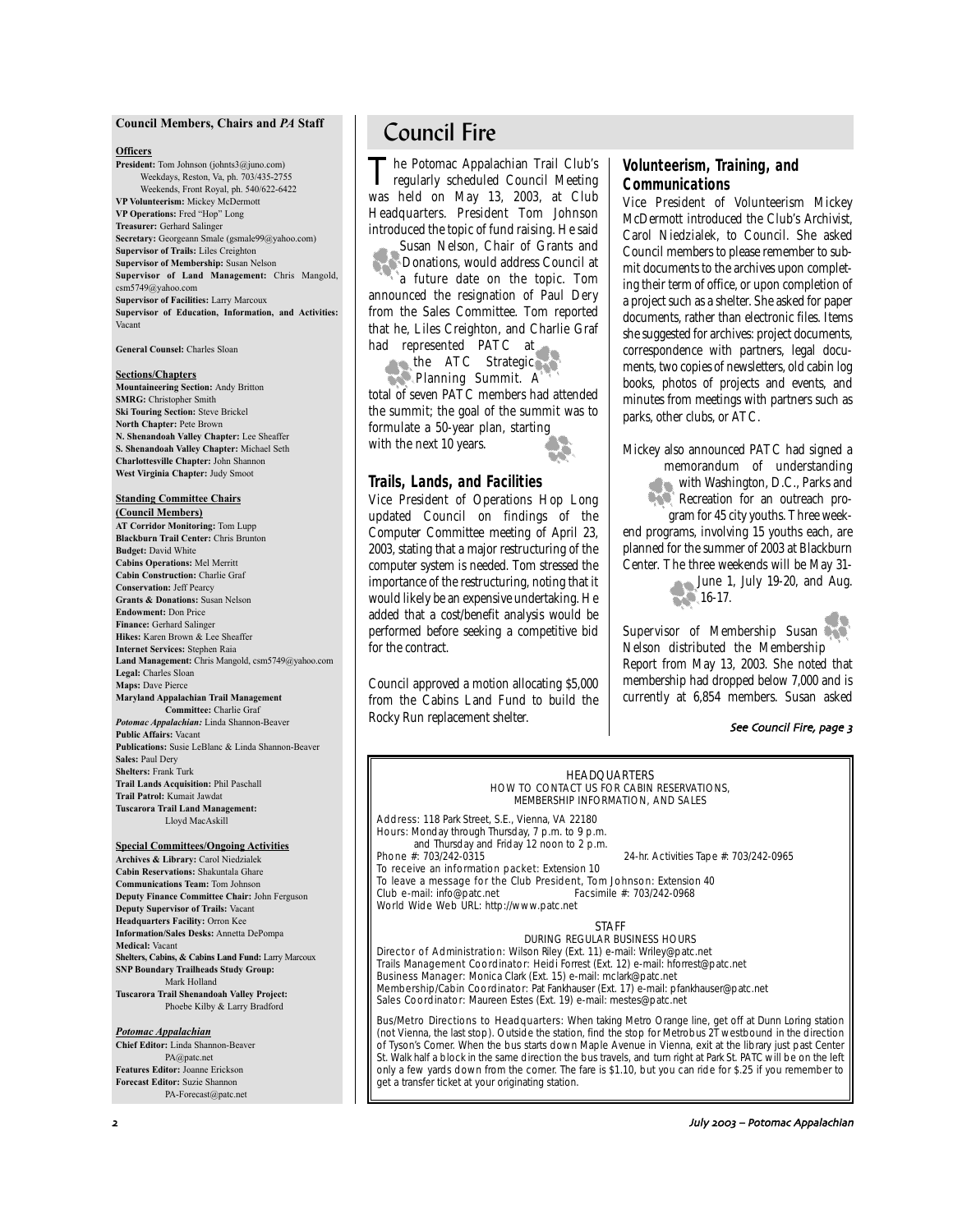# Tom's Trail Talk

## **Making Connections**

On a recent hike with PATC's Southern Shenandoah Valley Chapter chapter I fell in with Lynn Cameron, a long-time chapter member and their resident environmentalist. As we walked, we talked about her passion, clean air. Lynn has been influential in the national movement to clean up the air we breathe to make hiking a healthier activity.

In addition to her passion for clean air, Lynn also works on wilderness designation. She is a former president of the Virginia Wilderness Committee, a citizens group that has promoted wilderness legislation for Virginia. So over lunch she talked about her attempts to persuade Congressman Bob Goodlatte, who represents Lynn's little patch of rural Virginia, to support these designations. Goodlatte is not only the representative from that area, he also chairs the Agriculture Committee, which has jurisdiction over the Forest Service. So if Goodlatte doesn't want it, it won't happen. And Goodlatte is very suspicious.

Now Goodlatte, who is a member of the hiker-friendly House Trails Caucus, probably opposed designation because of a complex of local concerns. So the trick is to get more allies on the local level.

Initially approaching this from the perspective of a hiker, Lynn found it necessary to acquire allies. She found that hunters formed a critical bloc of voters, and many hunters opposed such designations. When she met with them, she found them initially hostile. But they soon found common ground. Both groups wanted to preserve forests, although for different purposes. She is converting the hunters into cautious allies, and there is some prospect that the hikers and hunters can band together to support the legislation.

How about mountain bikers? The group has been working with the local bicycling organization to craft a compromise that will be good for both groups. This put me in mind of other PATC groups that work with cyclists. In some cases they jointly maintain trails and adhere to standards that make the trail safe for both groups. This is especially important in urban areas where there is not enough room to build trails for every user group. As for equestrians, PATC has many trails that are maintained for both people and horses. The world has not come to an end.

The point is that we are all engaged in recreation, and we have similar goals – keep wild places, forestall development in areas impor-



tant for recreation, and make the East Coast a recreation-friendly area. When you look at the areas of common interest with other trail users, they are far larger than the differences.

Lynn says that she learned a lot by listening to other user groups. The key, she says, is to keep an open mind. We could all learn from that. ❏ *—Tom Johnson*

### Council Fire, from page 2

Council members to consider applying for grants or donations for projects ranging in cost from \$2,000 - \$10,000. The application process for this type of grant usually takes about six months. Susan asked for members to consider future projects for grants, keeping in mind how the

project will affect the community and how many people will be impacted by the project.

## **Other Business**

*Trail Patrol:* Kumait Jawdat announced two Trail Patrol members, Mal Fordham and Larry Knudson, had received awards from the American Hiking Society.

*Maps:* Dave Pierce reported that Map 10 would shortly be under contract, noting that 140 changes had been proposed for the revision.

*Tuscarora Trail:* Lloyd MacAskill reported that, as a result of new ownership, there is no longer any possibility of obtaining an easement to protect the trail at Rt. 340 and the SNP property line. On Massanutten, he reported a problem with a landowner posting signs.

*North Chapter:* Pete Brown announced that the Birch Run Shelter logs had been delivered, there was more fencing at Big Flat, and that the bridge project at Antietem had been approved.

*SMRG:* Chris Smith said the Shenandoah Mountain Rescue Group had participated in two searches in the past month. They had also completed the first phase of a three-phase plan to clean the Headquarters office and organize their gear.

*Cabins Maintenance Chair:* Mel Merritt reported the Schairer Trail Center has a new roof and Dawson has a new outhouse (constructed in 12 hours, a possible record). He noted the renovation on Cliff 's House begins May 24 and that the Catoctin Furnace Cabin is temporarily out of the rental system for floor repairs. And he noted

that Highacre would need painting this year, not next, particularly since it has new siding.

The May Council Meeting was attended by seven Club officers, nine committee chairs, two chapter representatives, three section representatives, one staff member, and five other Club members. ❏

*—Georgeann Smale, Secretary*

Potomac Appalachian – July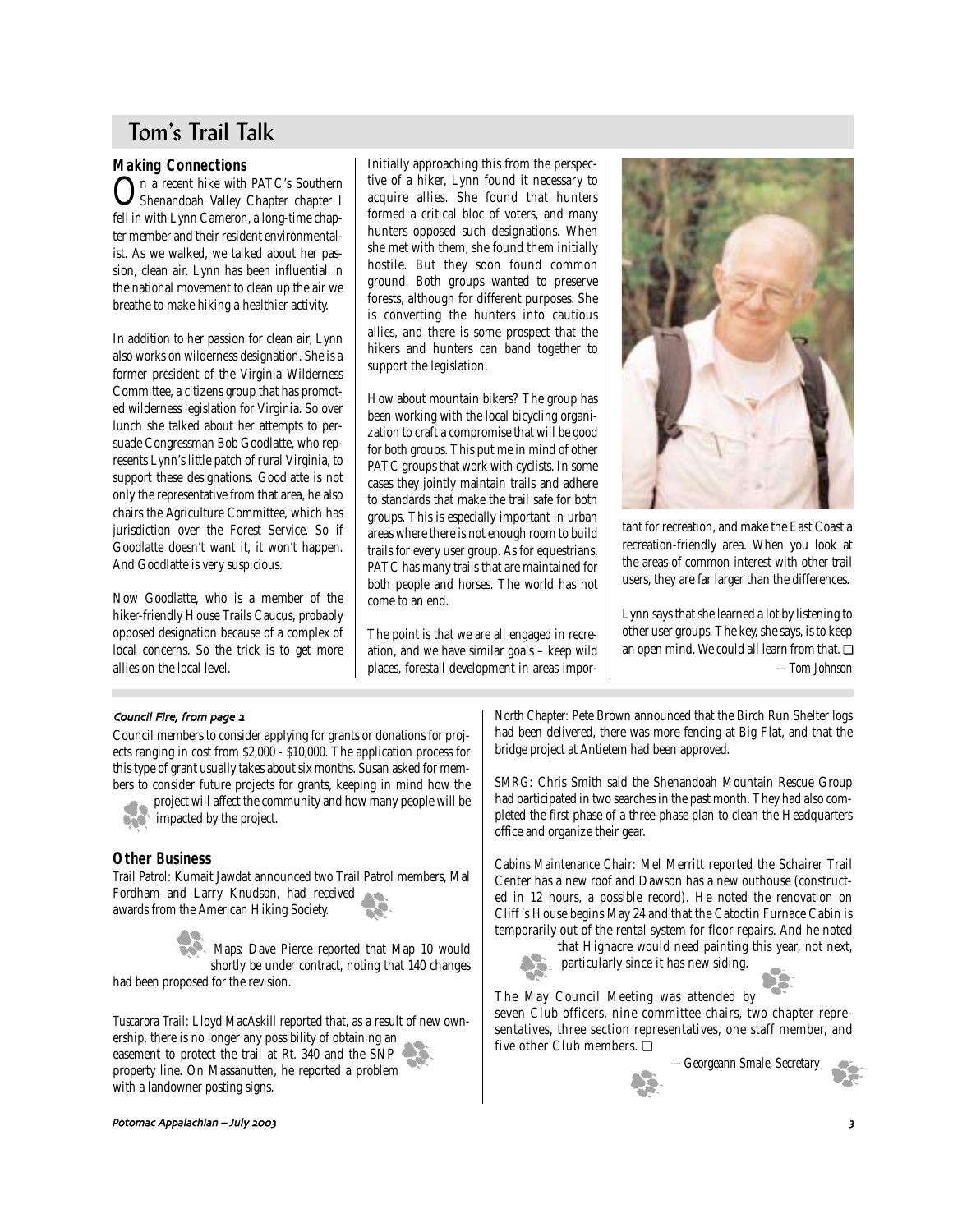# THE Event for July? Don't Miss the Annual PATC Barbeque

And, what serves as one of our biggest Club<br>Fund raisers? The Annual Blackburn Summer Barbeque, of course!

If you've never attended one of the annual Blackburn Trail Center Summer Barbeques, you really should consider attending this year! Blackburn Trail Center is located very close to Round Hill, Va., just a few strides from the AT. This year the event is scheduled for July 12-13, 2003. Come join us for a day of hiking, arts and craft activities for the kids, relaxing on the porch, and the best BBQ, some say, outside of Texas! Besides bringing good people together to enjoy great food, hiking, and the wonderful views from Blackburn, this event seeks to find new members as well as to raise funds for the Club. Last year, the event provided funding to the Land Acquisition Committee to support the purchase of property surrounding Blackburn and the AT. We raise funds at the event through registration fees and a raffle.

The Blackburn Trail Center can accommodate approximately 30 people in bunkrooms – which are available on a first-come, firstserved basis. In addition, the nearby campground has ample space for tents. The cost of the BBQ is \$30 for adults and children 16 and older, \$15 for children seven to 15, and \$5 for children under seven. (Babies are free!) The registration fee covers happy hour, beginning around 5:00 p.m., dinner, beverages, and dessert on the 12th, as well as camping or bunking privileges. In addition, breakfast is served to all participants on the 13th.

There is limited parking right at Blackburn, but cars can be parked in various locations, except where prohibited, along the dirt road leading to the cabin. For those who want to get in as much hiking as possible, cars can be parked at the bottom of the road, providing you with approximately a mile to stretch out those legs.

So pack up your gear, put on your hiking boots, and join us for a truly enjoyable, recreational, and culinary weekend. Please mail the attached registration form along with the appropriate fee to Lisa Still at: 5812 Cove Landing Rd., Unit No. 302, Burke, VA 22015.

❏ Checks should be made out to Lisa Still and sent with the accompanying registration form no later than June 30, 2003.

❏ As much as we love them, please leave your dogs at home or at the pet hotel!

❏ Due to its success last year, we are holding the 2nd Annual Dessert Contest. Bring your best cookies, cakes, pies, or otherwise Grandma's favorite recipe. Prizes awarded to first-, second-, and third-place winners.

Volunteers are welcome and needed for several activities. If you would like to assist with this event or have any questions, please contact Caren or Blaine Robinson at 703/560- 1361 before 9:00 p.m. or e-mail them at imshemish@aol.com. ❏



Schedule of Events:

**Saturday, July 12- Blackburn Trail Center** ❏ 10:00 a.m. Long Hike (7 miles) ❏ 11:00 a.m. Short Hike (3 miles) ❏ Lunch (On Your Own) ❏ 1:00-2:00 p.m. Arts and Crafts ❏ 2:30-3:30 p.m. Children's Scavenger Hunt ❏ 5:00-6:00 p.m. Happy Hour ❏ 6:30-7:30 p.m. BBQ Dinner ❏ 7:30-8:00 p.m. Dessert Contest Judging and Prize Award & Raffle Drawing ❏ 8:00 p.m.-? Relaxing, Game Time, and Music on the Porch (bring your favorite games and/or instruments) **Sunday, July 13 - Blackburn Trail Center** ❏ 8:30-10:00 a.m.

*—Caren Rothstein-Robinson* Breakfast and Farewells! ❏

| Name: $\qquad \qquad$          |                                                                                                                                                                                                                                                        |          |
|--------------------------------|--------------------------------------------------------------------------------------------------------------------------------------------------------------------------------------------------------------------------------------------------------|----------|
| Address:                       |                                                                                                                                                                                                                                                        |          |
| Phone: $(\text{day})$          | (evening)                                                                                                                                                                                                                                              |          |
| DESSERT CONTEST ITEM:          |                                                                                                                                                                                                                                                        |          |
|                                | (If interested, please indicate what delicious item you will be entering!)                                                                                                                                                                             |          |
| Number of adults:              | $(\textcircled{a}$ \$30.00 each) \$                                                                                                                                                                                                                    |          |
| Number of children ages 7-15:  | $(\textcircled{a} $15.00 \text{ each})$ $\textcircled{f}$                                                                                                                                                                                              |          |
| Number of children 6 and under | $(\textcircled{a}$ \$5.00 each) \$                                                                                                                                                                                                                     |          |
|                                | Total enclosed:                                                                                                                                                                                                                                        | $S \sim$ |
|                                | Please mail reservation form and check to: Lisa Still at 5812 Cove Landing Rd., Unit #302, Burke, VA 22015.<br>Registration forms must be received no later than June 30, 2003.<br>IMPORTANT: Please be sure to make your check payable to Lisa Still. |          |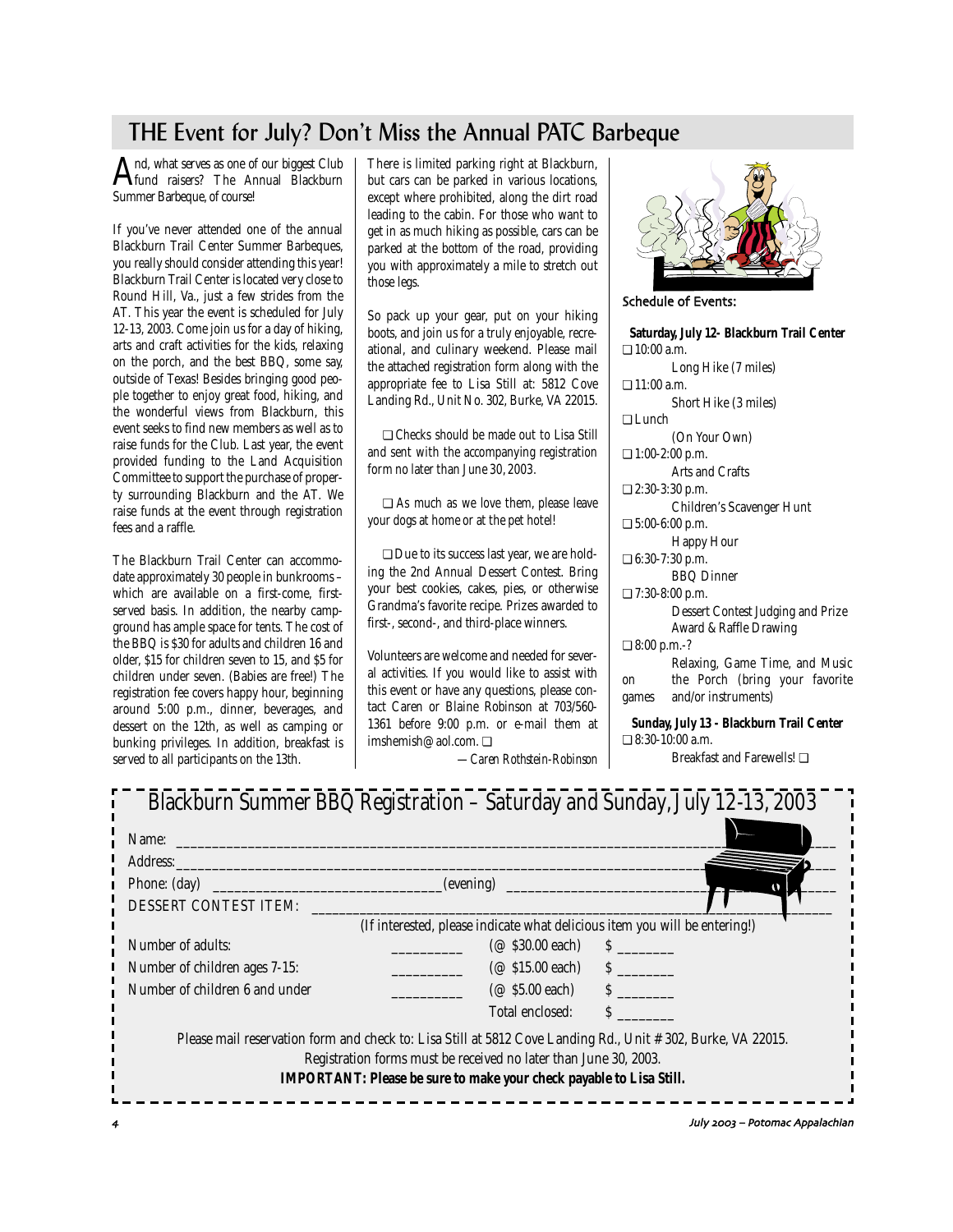# The ATC Planning Summit Looks Down the Road 50 Years

Picture yourself locked in a compound from noon Friday to noon Sunday without a chance of escape. Think about nonstop meetings until 9:30 every evening. It pours all weekend, and you get soaked every time you go out the door. And as the final insult, it is Mothers' Day weekend, and you have left your spouse stewing at home with nothing to do but watch television. Congratulations! You just attended the ATC strategic planning summit!

Seriously, though, folks, were there any redeeming features to this 48 hours of incarceration? Of course, or we wouldn't be writing about it.

The general idea was to review the Appalachian Trail at a certain important moment in its history. The trail is complete, it is well maintained by a core group of volunteers, and the federal government corridor protection program nears completion with less than 12 miles out of almost 2,200 remaining to be placed under federal control. In other words, the big mountains have been climbed, and ATC has asked itself where it will go in the future. Are there other mountains on the horizon?

Rather than set a completely internal planning process, ATC and its federal partner ATPO (Appalachian Trail Park Office) went to their partners and constituents for input. What they assembled was a diverse group from trail-maintaining clubs, ATC and ATPO staff and representatives from the Forest Service, Park Service, Virginia Department of Conservation and Recreation, Maryland DNR, and the entire ATC Board of Managers. Each trail club was invited to send three representatives. In all, about 150 delegates from all over the East Coast descended on the National Conservation Training Center, a magnificent, state-of-the-art conference center outside Shepherdstown, W.Va. A third of the group were women.

As I drove to Shepherdstown through a driving rain, I puzzled over how on earth ATC was going to conduct strategic planning with 150 people. I've been through these things with other organizations, and more than 10 or 15 people is a crowd. We generally limit trail crews to eight to 12 to minimize the chance that people will be whacking each other over the head with Pulaskis. I just didn't understand how all this was going to work.

Part of the answer was the way it was organized. ATC engaged two high-powered facilitators, John Shorb and Dana Morris-Jones, from The Delphi Group. The organizing team (which included PATC's Sandi Marra) structured the discussions in such a way that the focus became ever sharper as the weekend progressed. There was a large "logistics team" to make sure everything worked right. (It included Chris Brunton of PATC.) The planning staff met frequently to review the feedback they were getting from the group and to modify the agenda accordingly. And they had the benefit of NCTC, one of the finest conference facilities around.

We proceeded from the general to the specific. We began by reviewing the objectives for the weekend and the strategic planning model that we would be dealing with. As the hours went by (and as the rain continued drumming on the high arched roof of the Frank Lloyd Wright-style meeting room), we moved haltingly toward a strategic vision and a set of goals. Finally, in what was the climactic session of the conference, we assigned priorities to the strategic goals. That is where we stopped. Other planning groups will evidently take up where we left off and fashion a strategic plan for the next 50 years.

The strategic focus had nine major components. Overall the greatest concern for the future was goal No. 9, to protect the "zone of concern" surrounding the AT corridor. Participants gave aspects of that part of the strategic vision 182 votes, easily the highest total. There was great concern about land protection and a desire to raise the money to do more. The delegates wanted ATC to help them get involved with this process, either to set up their own land trusts or to partner with local land trusts. (Mostly it will be the latter. Few clubs have the resources of PATC, which already has a land trust to protect the viewshed.)

Clubs want more help from ATC, especially on the regional level. For instance, they hoped that ATC could provide a training program for volunteer leadership. They did not generally understand or appreciate the intricacies of the roles of the various partners, and they wanted better communication with the ATC staff. Aspects of vision Topic No. 7, "Roles and Relationships among the volunteers, clubs, and ATC/ATPO," got 167 votes.

Funding from public and private sources got 140 votes. Delegates wanted a capital campaign and strategic partnerships to enhance funding opportunities. This topic was closely related to the "zone of concern," since much of the money raised would go toward land protection.

Standing in the middle of the pack were concerns over resource preservation (cultural, historic, and natural), 108 votes, and enhancing the AT visitor experience, 113. Participants felt that the Trail should remain in its present fairly primitive state and when it threatens to become too crowded, develop alternate hiking experiences on blue-blaze trails. (It is nice to see that PATC is already very strong in this regard. Three-fourths of our trail mileage is on non-AT trails.)

Several other issues drew fewer votes, including doing more for public education, forging bonds with local communities, and better<br>defining the relationship between defining the relationship ATC/ATPO and other federal and state agencies. However, each one was part of the longterm vision that will shape the final strategic plan, and some of the specific goals in these areas drew strong support.

By the time we set out for home, the weather had brightened, and we had some late afternoon sunshine. Just right for Mothers' Day.

P.S.: PATC inmates at Stalag ATC were Chris Brunton, Liles Creighton, Charlie Graf, Tom Johnson, Sandi Marra, Eric Olson, Chuck Sloan, and Mary Margaret Sloan. ❏

*—Tom Johnson*

# **Get Ready for the AT Conference, July 25-Aug. 1** Planning is under way for the 34th

Biennial Meeting of the Appalachian Trail Conference, scheduled for July 25- Aug. 1, 2003, in Waterville Valley in the White Mountains of New Hampshire. Check out the Web site at www.atc2003.org for more information on this opportunity. ❏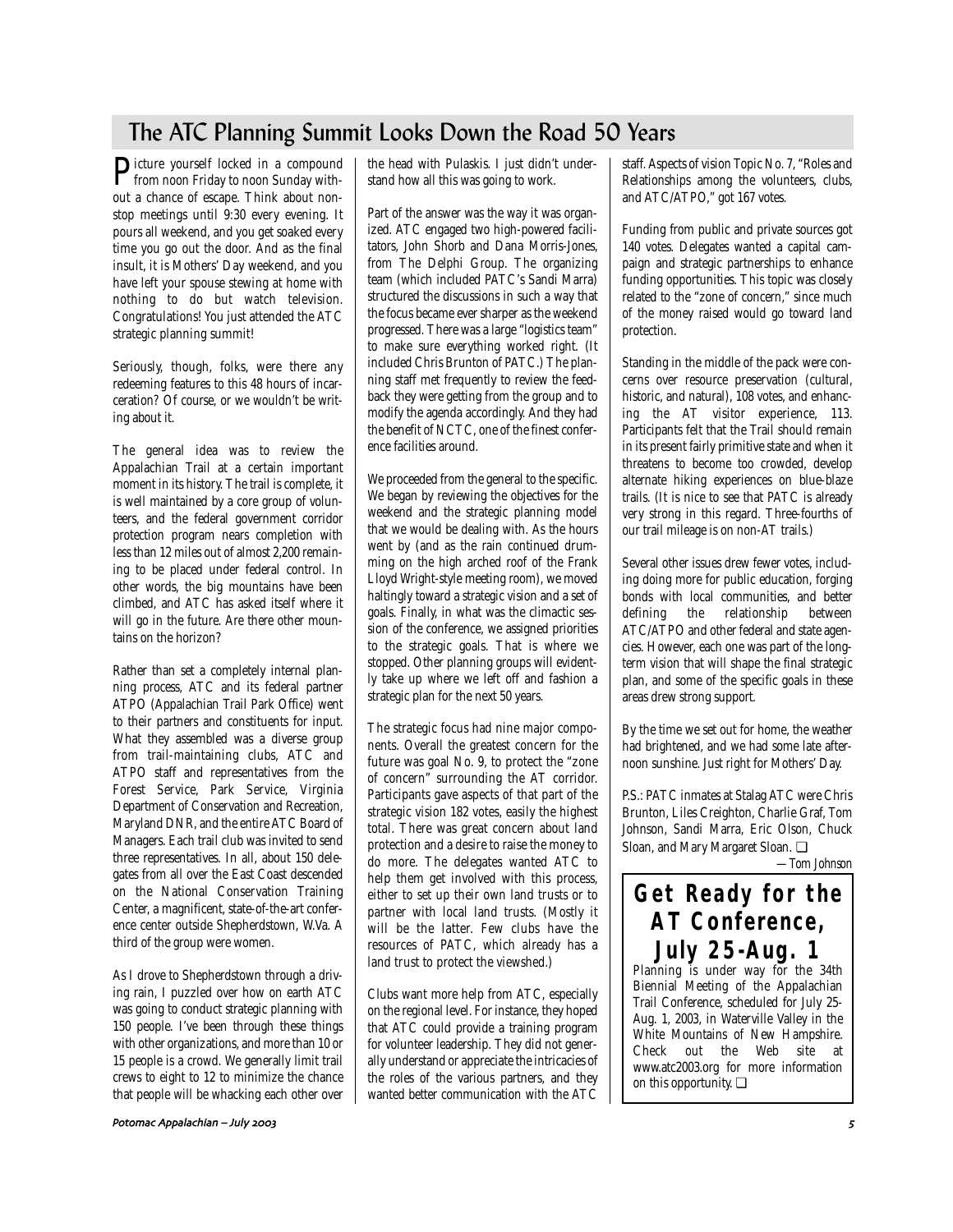#### Stonewall, from page 1

#### **Momentary Indecision?**

Fearless scratched his head and gazed out through the mist of the clouds on the ridgetop. What was he forgetting? Trail work. As it happened, Mike Karpie was absolutely correct: The Appalachian Trail leading north out of the parking area at Brown Gap was cupped and getting more rutted.



Nearly 70 years ago, the Civilian Conservation Corps (CCC) had relocated the AT here (and elsewhere) to remove it from the path selected for Skyline Drive. In many cases, the CCC crews built cribbing of stone and brought in mineral soil (that is, clay) to top off their cribbing. Contemporary trail construction techniques that the CCC used dictated a level surface from side to side of the Trail. The sad fact is that this technique often results in erosion, as the treadway surface forms a path straight-way downhill. Rain water, like so many other inanimate objects



**Original Tread Construction** 

(students, politicians, zealots of any ilk, and so forth), automatically chooses to follow the path of least resistance. Therefore, the bulk of the tread material – the clay soil – was washed away over the years. That this erosion wasn't so bad is due mainly to the good grade on which the Trail was built.

This photo shows how the Trail looked from the start of our work this dreary Shenandoah day. You can plainly see that the capstones of the original crib wall on the outside (left)



edge are higher than the tread in the center. This makes them act as a curb, funneling water down the Trail instead of encouraging it to run across and off of the tread.

### **Gentlemen, Start Your McLeods!**

The only real "solution" to this problem in Shenandoah National Park is to cut and fill the cupped section of treadway. This technique usually requires the crew to cut dirt from the uphill section (the right-hand

side in this view) and pull it into the cupped treadway. This will stabilize the tread for a period of time, but it will not fix the problem. To do that, the crew would need to pull enough dirt out into the trail to form a "lip" over the capstones of the crib wall and grade the tread to at least a 1 percent grade out to the edge of the capstones. There wasn't enough dirt available to do that.

It's time to introduce our favorite tool to use in situations like this: the **Venerable McLeod**. This tool lets you cut duff and mineral soil using the tines, pull it using the straight edge, and grade and tamp it using the flat side of the blade.



### **What 'Crib Wall?'**

An interesting thing happened over the 70 years since the CCC built this section of the Appalachian Trail – erosion. The fact is that the only evidence you see of the original crib wall is the line of capstones along the side of the Trail. The rest of the crib wall lies buried under the soil that washed down off of the ridge and off of the original treadway. This next drawing illustrates the situation.



Theoretically, the crew could dig soil from the crib wall and replace it into the treadway. Unfortunately, Mother Nature invoked other plans for that material: It is no longer mineral soil (that is, clay) but has been transformed into, essentially, topsoil. Trees and shrubs and weeds and poison ivy and vines of all descriptions grow in it. It contains a lot of duff, and duff is not good for tread filler. (It compacts and causes more run-off problems too quickly.) Still, we did dig out a significant amount of clay from underneath the duff and used it in the tread. Most of the mineral soil we used, of course, came from cutting the uphill bank and pulling it into the treadway, as shown at the top of the next page.

### See Stonewall, page 7

July – Potomac Appalachian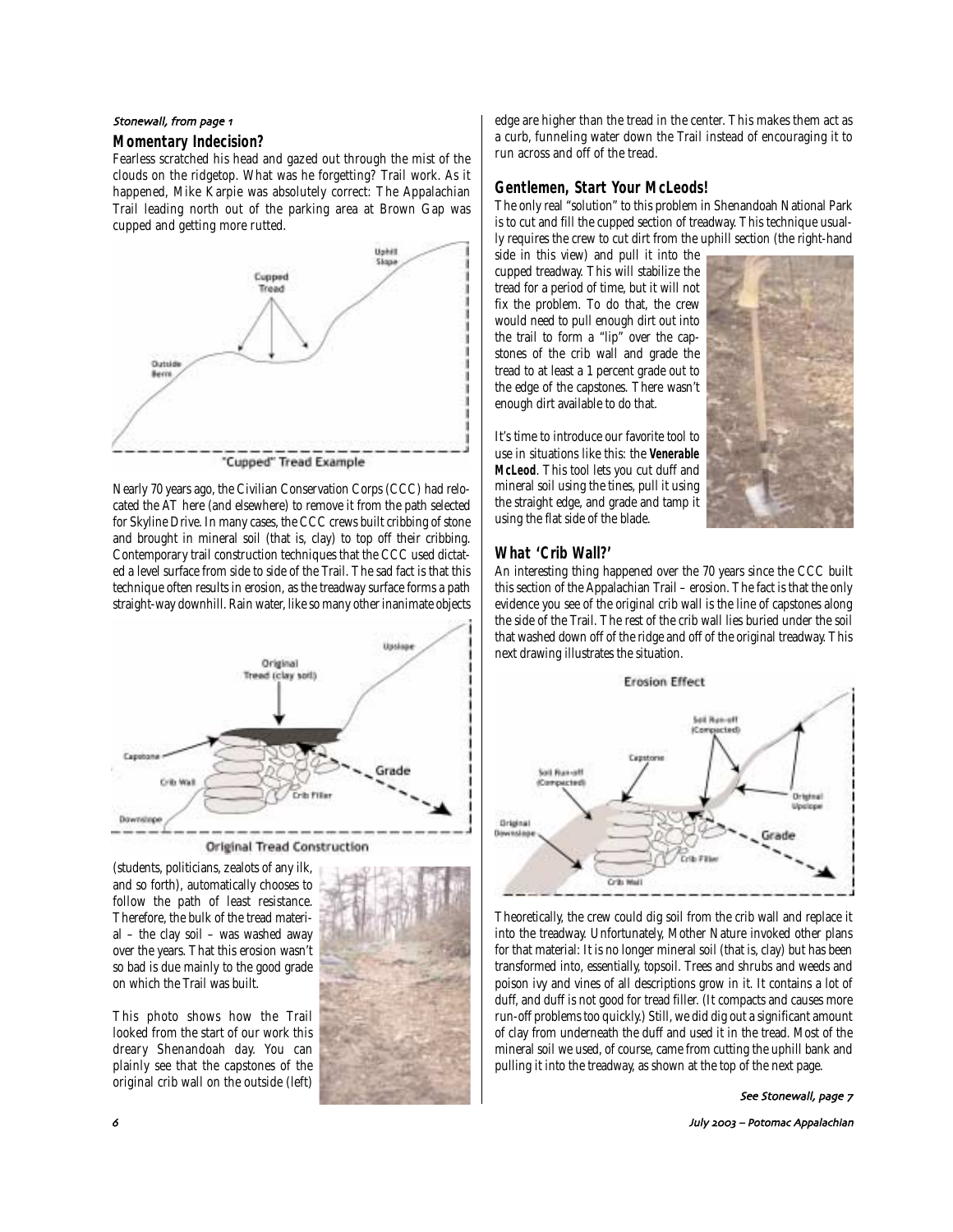# **What About Those Capstones?** Stonewall, from page 6

Then, there was the matter of the bowed-out capstones that no longer sat atop the now-buried CCC crib wall.

Jim Wasel recognized the problem pretty quickly – I'd say that only two hours had passed since we started work before he brought this matter to the attention of Fearless Leader.



capstones off of the crib wall and over the side. This probably occurred due both to the erosive effect of water rushing over the stones and to hikers who started to hike upon the stones as the treadway narrowed from the uphill side. In

It did not take long for Fearless to understand the issue, either (if I do say so). As this touched-up photo (below) shows, some force pushed a section of CCC



any case, both PATC and Shenandoah National Park are committed to preserving the structures built by the CCC, including these capstones.

The next step was to remove all dirt from around the original capstones and expose the crib wall underneath. Then, the crew replaced and reset the stones and brought dirt back into the tread to stabilize both the stones and the Trail. This is not quite as easy to do as it is to describe.

### **The Prime Directive**

Yes, there is a prime directive applied to stonemasonry: **The Rock Can't Rock!** It's not enough to set the capstones, in this case,



back where they appear to belong. That part is easy. They must, however, stay where they're<br>placed. After placed.



all, some hiker will step on them – if they move, the hiker may lose his or her balance, trip, and fall. Besides, the hiker will upset and kick out the capstone in doing this, and that is not permissible. So, those who work

with stone have to find smaller stone to use as shims to level and hold the larger stones in place, largely through friction-induced inertia.

When that is done, and done for each stone in the line, the crew takes mineral soil and packs it into the spaces between the capstones and the smaller rocks they set in place. Clay (mineral soil) is great for this purpose; it acts



See Stonewall, page 8

#### Reservations, from page 1

No refund will be made if the reservation is cancelled fewer than seven days prior to the first night of the reservation.

Reservations made less than a week prior to the first night will be charged the full fee even if the reservation is cancelled shortly thereafter.

# **Responsibility Statement**<br>The requirement of

requirement of having a Responsibility Statement on file will be eliminated. The pertinent clauses from the Responsibility Statement necessary to bind the renter responsible for the conduct of themselves and those persons in their party will be listed on the Record of Cabin Use Form, essentially the invoice. Once the

Potomac Appalachian – July

renter accepts the keys, he or she has consented to and is bound by the rules governing cabin usage.

#### **Key Return**

Keys must be returned within 10 days of the last date of the reservation. A \$25 lost key fee will automatically be charged if the key is not returned within 10 days from the last date of his/her reservation. Rental privileges will be revoked if the key is not returned a second time, even though the lost key return fee is received.

# **Processing Fee**

The nonrefundable processing fee will be increased to \$5 per reservation. This is to defray the increased postage, bank fees, and material costs.

#### **Cancellations**

Part of a reservation cannot be cancelled. The whole reservation must be cancelled and the processing fee forfeited. The renter must then wait at least 24 hours to make another reservation. This is to avoid the now-popular practice of reserving a cabin two to three days before it is wanted, and then cancelling the previous days and keeping the weekend.

#### **Arrival/Departure Time**

The arrival and departure time has been changed to 3:00 p.m. Cabin renters have complained that 4:00 p.m. is too late to locate privy, wood, wood cutting tools, etc., especially in the winter months. ❏

*—Cabins Reservations Committee*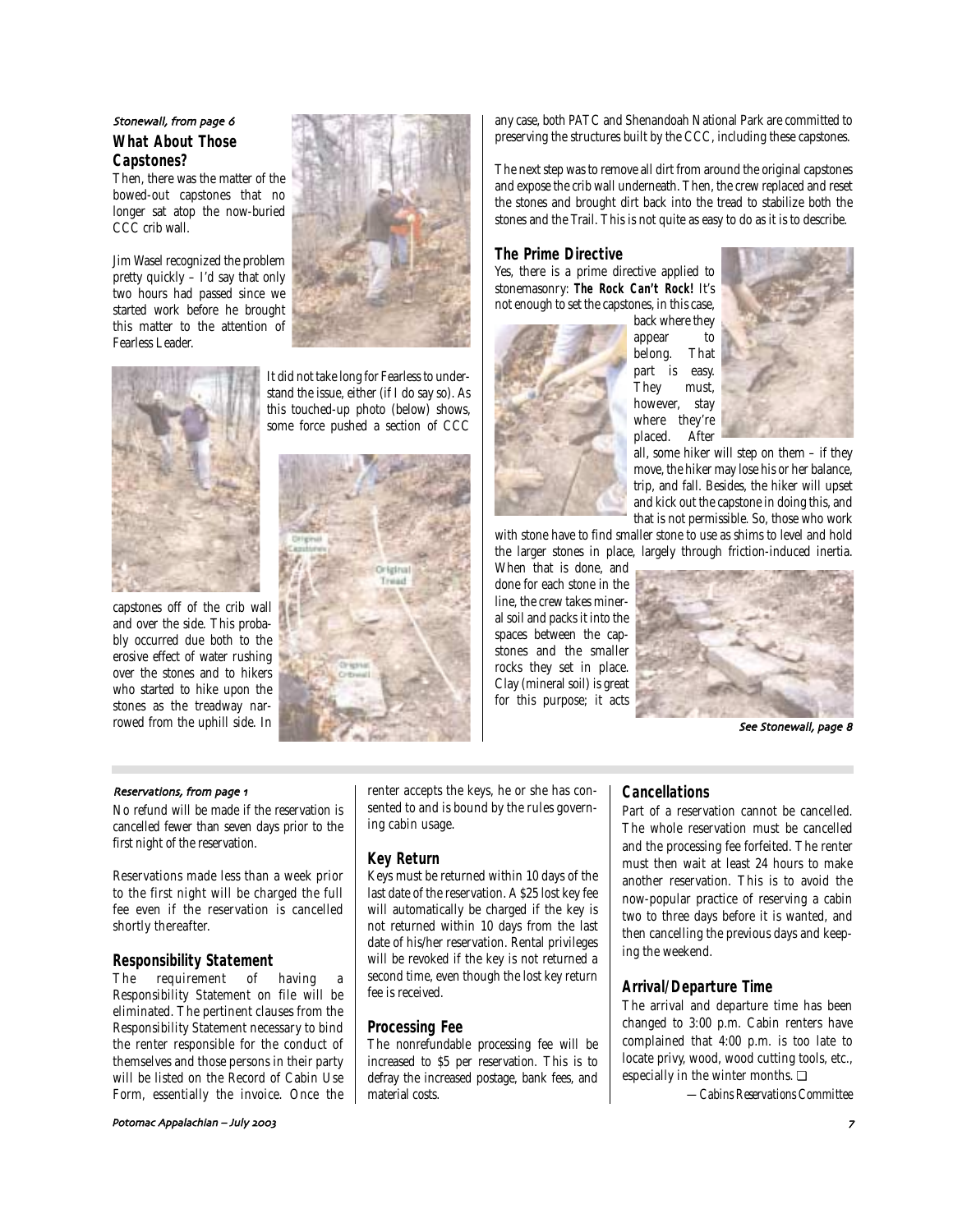Stonewall, from page 7



much like concrete mix would (if we could use it). When all is thought to be done, it remains to test the work to ensure that the prime directive has been satisfied. This job fell, of course, to Fearless.

### **And There Appeared…**

A large group of Boy Scouts came down the Trail, hiking south into Brown Gap. Troop 720, of Glen Allen (near Richmond), Va., were hiking and camping that weekend. And, their leaders were eager to have



the crew explain their work to the Scouts. This, too, devolved to Fearless Leader, who (according to some) approached this job with greater enthusiasm than the quality assurance task described above.

Boy Scouts on the Trail are held by some in undeserved low esteem. I am happy to report that the boys and leaders of Troop 720 exemplify all that is good about scouting and its goals, aims, and meth-

ods. Hats off to Mark McKinnon, Brad Parsons, and Jim Duke (Scoutmaster and Assistant Scoutmasters) and to the Scouts: Scott Fincham, Matt Spencer, Bruce Rapp, Mike Braun, Tom McCue, Andrew Fisher, Robbie Kelleher, David Rapp, Steve Duke, and Ryan (whose last name I cannot transcribe)!

### **It's A Wrap!**

When all was done, we still had to do something to help protect all the work we had done from the evils of – *gasp* – Splash Erosion! Splash erosion is the effect of raindrops hitting loosely compacted clay. Each drop falls far to Earth from somewhere Up There. The impact of a single drop is insignificant; however, the cumulative effect of *many* drops can cause serious problems before the newly re-established tread is fully set. How to handle this issue? Simple: Scatter leaves over the new tread! I believe that, in eons past, some disgruntled trail crew worker snorted in disgust and claimed that his or her boss wanted him or her to litter the trail with leaves. Hence, we know this material as "Leaf Litter." And, we scattered it with glee.

# **The Aftermath**

We cleaned our tools and stowed them away and returned to Loft Mountain Wayside before going on to Ivy<br>Creek Maintenance Maintenance Hut for the night. Don't be fooled by the



description of this structure as a "maintenance hut!" Thanks to the Overseers, Mary and Tom, this is a premium facility, indeed. It sits snuggled in a very picturesque notch at the top of the hollow formed by Ivy Creek below. There are clean mattresses and well-built bunks in the enclosed hut, along with very comfortable furniture (and pads!). Jim, Rich, and Bill hiked up to the summit of Loft Mountain to take in the view whilst Fearless laid out his tools and concocted one of his (in)famous one-pot suppers. When the hikers returned, they chowed down on crackers, cheese, and salsa & chips, washed down with (ahem) some favorite (ahem) beverages. And, then, supper was delivered! (I am happy to report that *All Survived.*)

All in all, this was a very productive and positive weekend. New friends were made, needed work was done, and good times were enjoyed. Even the weather cooperated – despite the clouds on the ridge, no rain fell on Our Heroes. ❏

*—D. H. White*



) July – Potomac Appalachian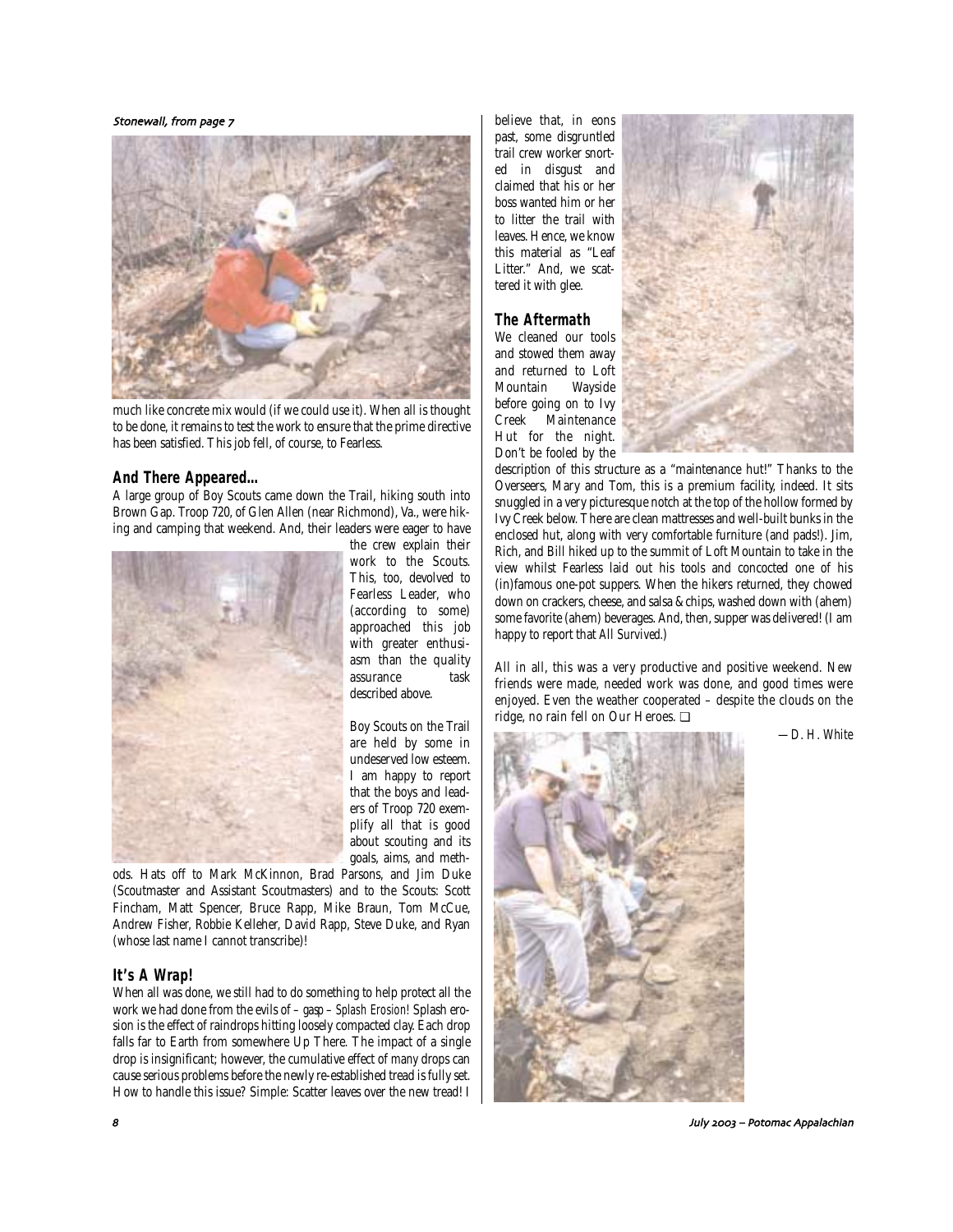# Book Review: 60 Hikes 'Within 60 Miles, Washington, D.C.'

*'60 Hikes Within 60 Miles, Washington, D.C.,'* by Paul Elliott, 2002, Menasha Ridge Press, Birmingham, Ala., soft cover, 228p, appendices, index, \$15.95.

Most of the hikes in this book are in<br>PATC's five pocket guides, but this book is laid out differently. The 60 hikes are in one book so it is a larger book: it is 6x9 inches and 3/4-inch-thick, compared to PATC's 4x7 inches and 1/4-inch-thick guides. Elliott separates his hikes by several categories – flat, steep, multipurpose, metroaccessible, secluded, historic sites, and for children and by distance, one to five, five to 10, up to 60 miles, as well as by state. Each hike has a number and is listed alphabetically, and each one has a large-sized map. One page is devoted to a full page of legends, which is nice, and two pages are for the whole region within 60 miles, showing hike location by number. Hike descriptions are in narrative format rather than mileage format and include a little history in some cases.

PATC gets little mention in this book, and Elliott attributes the trails' existence to nature and tax dollars. I think it's a large error to leave out PATC's hardworking volunteers, who do the trail work and make the famous maps. The only hiking clubs he mentions are the Sierra Club and the Appalachian Mountain Club of Boston's local chapter. His list of year-round high and low temperatures appear to be reversed.

Elliott includes urban hikes such as Brookland and new places such as Fraser Preserve and Winkler Botanic Preserve. This is a good book for planning a hike of one to five miles, but experienced hikers are probably more familiar with PATC's detailed maps and guides and will find them more handy and useful. ❏

*—Carol Niedzialek*



Potomac Appalachian – July \*

# A Glimpse of History

*Jon Rindt always asks us to share interesting tales with him to be included in the Trailhead. Last month he received this letter from Lou Per-Lee, a long-time supporter of PATC. She gives words to a piece of history of some of our lands. Editor*

#### Dear Jon,

My husband and I are honorary members of the Trail Club by virtue of having given the Club 104 acres on which stands the old Rosser Lamb home. We owned it for about 20 years and got to know both Mr. and Mrs. Lamb. We gave up our plan to build a more modern home when we found out what it would cost to bring electricity from the state road to our property. We spent weekends enjoying the place. My husband slept in the house with all the mice scurrying around, but I slept in the truck and later the Bronco.

Rosser came down now and then to get his cow, which wandered around. In addition he reserved the right to hunt on the place. One time during bear hunting season we met him on the road and stopped to chat. Charlie asked if he had gotten the one bear he was allowed. He answered "yup." Then Charlie asked how much it weighed. His reply was "Well, they said 125 lbs. but they didn't carry it out."

Mrs. Lamb was a remarkable lady. She had had no education and could neither read nor write. She couldn't identify numbers or use the phone. However she could fill her pantry with all kinds of dried or canned food, and she gathered sometimes to sell. In addition there was one year when that little house had not only their family of five but also a relative with six or seven children who needed shelter for a year.

We had visitors at the house from time to time. On one occasion our minister, his wife, and three daughters came Friday afternoon and left Saturday about the same time. Saturday morning we took Mrs. Booth and the girls around to see all our special features. Mr. Booth went off by himself to see whether he could find a trail up to the top. Several weeks later he went to Pocosin Cabin with the Boys Scouts and spent the same kind of weekend. The next time we came down to our place we found in the door his card and a note saying "your minister has called." ❏

> Sincerely, *—Lou Per-Lee*

# Book Review: 'Benton MacKaye, ... Creator of the AT'

*'Benton MacKaye, Conservationist, Planner, and Creator of the Appalachian Trail,'* by Larry Anderson, The Johns Hopkins University Press, 2002, hard cover, 452 p, notes on sources, index, \$45.

This is an important book both because<br>this is the first biography of Benton<br>Meet was allowed it well as the ability MacKaye and because it explores the philosophy behind the Appalachian Trail, dealing with topics such as regional planning, landuse planning, outdoor recreation, conservation, and environment. The philosophy resonates today: The strategic planning summit in the spring was about protecting the Trail with a greenway in response to the assault of residential development all along the Appalachian Trail. An in-depth review by Tom Johnson will appear soon in the *Appalachian Trailway News*. ❏

*—Carol Niedzialek*

# PATC Trail Patrol Presents Hike Leadership **Training**

# July 12 and 13, 2003

The Trail Patrol is hosting a Hike Leadership Training course on July 12 and 13 at Prince William Forest Park. The two-day course uses classroom and hands-on instruction to teach participants the essential skills for leading safe, enjoyable hikes with minimal environmental impact.

The topics to be covered include: Medical Emergencies, Planning, Personal Equipment, Leave No Trace, Leadership Skills, Standard Procedures, Emergency Procedures, and Navigation and Map Reading.

For more information, contact Ben Fernandez at 703/327-9788 or go to our Web site: www.trailpatrol.patc.net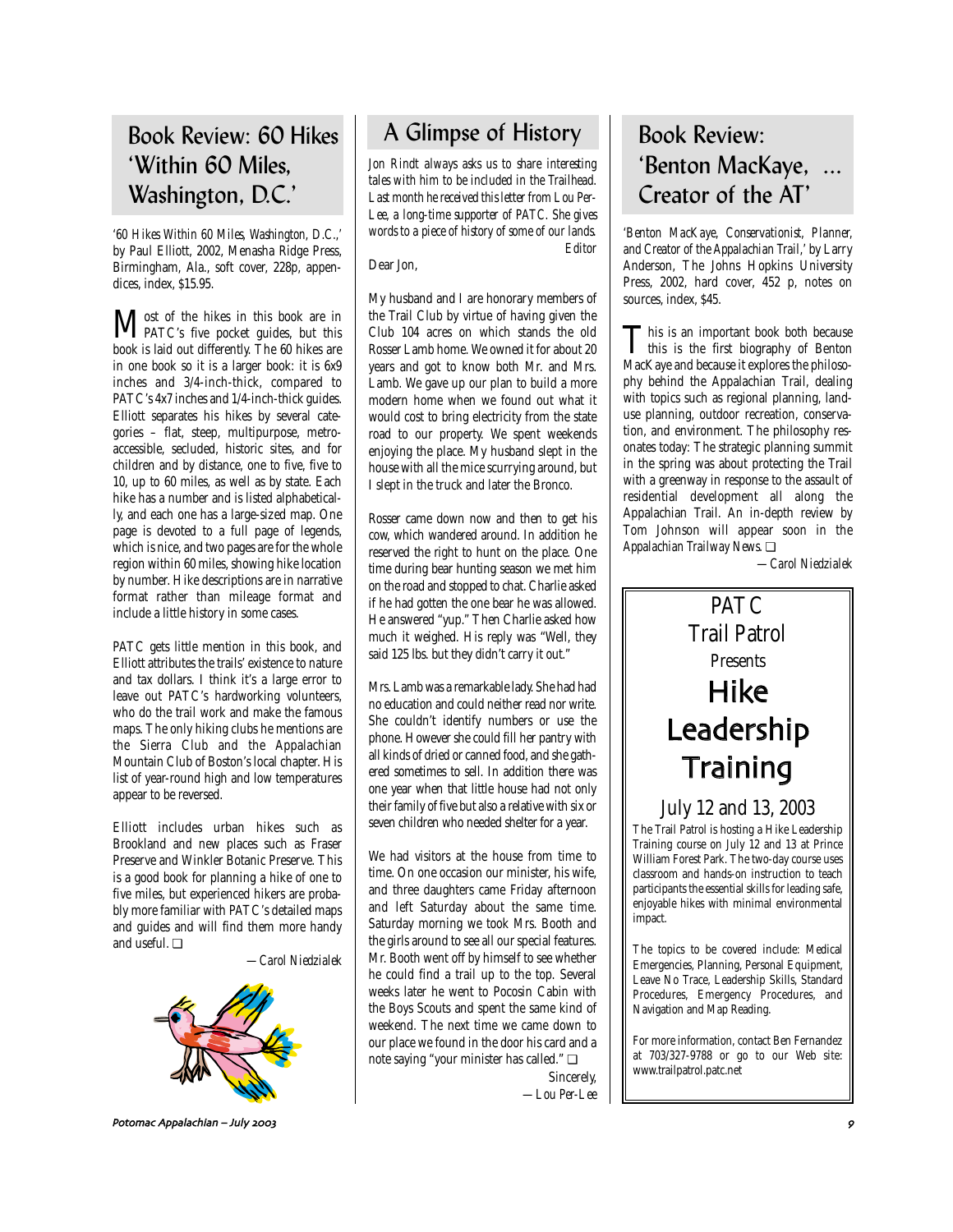#### Trailhead, from page 19

lent shape this year and much improved over last year. Overseers for the Big Run Loop North and Doyles River Trails have been added at the request of the NPS.

There is now an SNP western boundary access for trail maintainers to enter the Big Run area in order to work on the Rockytop and Brown Mountain Trail sections. In mid-May, one crew tried a shortcut from the Rockytop trailhead to the access point and crossed Big Run downstream from the Big Run Portal Trail bridge. They ended up wading in

three to four feet of very swift running water. The crew was cold, wet, and happy to get back to their heated cars. Seemed like a good idea at the time.

### **Concrete Tread**

The North District Hoodlums split into two crews for their May SNP work trip under a somewhat threatening sky. One crew headed down the Tuscarora/Overall Run trail with crosscut saws and McLeods while a second crew rebuilt waterbars and dug some sidehill on the upper Piney Branch Trail. That is, until the rains came. And come they did! The crew persevered for a while but when the soil they were digging took on the consistency of wet concrete, they thought it prudent to sound the retreat. A thoroughly drenched crew retired to drier quarters where Cajun chefs who had been hired for the occasion whipped up a meal of two jambalayas, rabbit etoufee, red beans and rice,\ followed by Stephanie's famous pecan pie. Voodoo was needed that day to keep the rain away but all they got was Blackened Voodoo Lager instead!

### **Tuscarora Central District**

George Schubert has graciously agreed to be the acting district manager for Tuscarora Central District while Walt Smith is assisting

his daughter in Louisa, Va. Thanks, George, the trail deserves dedicated volunteers like you.

Frank Turk's shelter crew is in the process of erecting a new shelter on Shockeys Knob. The shelter is located on PATC's Brill Tract



The Crew - from left: Dan Dueweke, C.T. Campbell, Ron Kutz
 Chris
 Harry Glenn
 Dale Welter
 Mike Tully
 Betsy Foster, and Jan Taddeo.

Tuscarora Trail about a mile south of the Sleepy Creek WMA on the trail relocation opened in July 2000. Getting the logs for the shelter up on the knob is going to be a memorable challenge.

### **Central District Crew Week**

The May 11-16 Central District crew week somehow managed to find an island of nice weather to attack an eroded stretch of Ridge Trail on Old Rag mountain. With pick, shov-



Harry Glenn, Dale Welter, and Mike Tully wrestle a boulder off Ridge Trail.

el, and rockbar, the crew dug rocks out of the trailbed, cut back the sidehill, and re-cribbed the outside edge of the trail to better delineate the treadway. Concurrent with the trail grading, they also managed to install approximately 20 rock steps and rebuild a number of

> waterbars on a quarter-mile of trail.

Proving that crew week isn't all work and no play, the crew took in fine dining at Calhoun's in Harrisonburg, Dan's Steakhouse in Luray, and the newly opened

Griffin Tavern in Flint Hill (where lamb pie was the standout favorite). It wouldn't be spring without an occasional shower, and Friday proved to be the damp day. Since the last day of crew week is a short one, they focused on repairing some log steps and waterbars on the AT near Panorama, finishing just as the storm intensified. The fact that this stretch of trail is overseen by the crew leader had no influence on its selection as a crew project. Right. Photos by Dan Dueweke

## **Mosby District**

Lloyd Parriott's prediction : In the near future the sun will come out and convert all that moisture to overgrown trails. A recent project for Lloyd and fellow DM Ed McKnew has been to attempt to control the unauthorized use of the trailhead parking lot off Rte. 638 south of Linden. It is becoming a hangout for drinking, drugs, etc. They have cut back the trees and brush and posted "under observation" signs. Better law enforcement has been promised by the Rangers and the Sheriff 's Office. They have decided that the management success indicator will be "the condom count" - with trends indicating success or failure. Lloyd has also taken over the district bush hog work. Renting a bush hog and doing it yourself is cheaper and more reliable than using contractors.

# **Good Food Overcomes Bad Weather**

Memorial Day weekend at Mutton Top Cabin saw the Cadillac Crew dodging a few periods of rain and clouds to work on the Vining Tract Boundary Trail and clear brush around Mutton Top and the ruins of an old cabin. (*See photo, page 19.*) The rain story was repeated earlier in the month when the crew was digging tread on Entry Run Trail and got caught in a downpour. Ever seen freshly dug sidehill turn into mud? In each case, the wet volunteers forgot the discomfort when the food was on the table. The quote "the way to man's heart is through his stomach" applies to trail crews as well. Thanks to Richard and Sybille Stromberg - could you fault handcranked ice cream in the woods!

Please send any interesting tale, technical advice, individual or group accomplishments, and trail maintenance questions to Trailhead, c/o Jon Rindt, 621 Skyline Forest Drive, Front Royal, VA 22630 or to jkrindt@shentel.net. ❏



A nicely cribbed set of steps.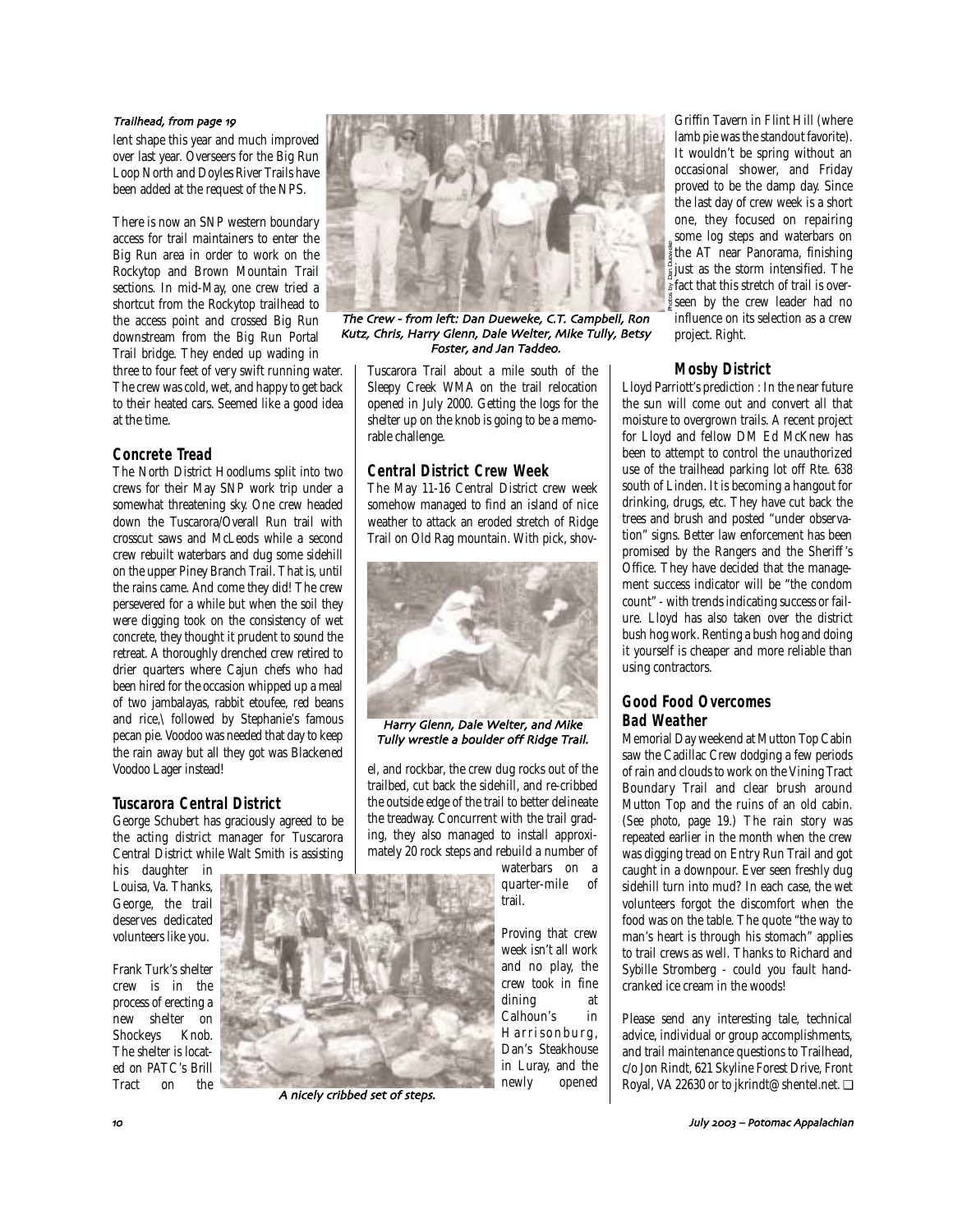# Bob Pickett's Appalachian Nature: Close Encounters of the Wildlife Kind

It's the peak of the summer season, and the<br>wonders of nature abound for our viewing. It's the peak of the summer season, and the When I had two youngsters living with me, I would take them out to the woods with the creed, "You never know what you might find!" Take last month. I was doing maintenance on my Nicholson Hollow Trail when I heard a deer snort just ahead. Looking up, not only did I see the deer, but a smaller figure, looking much like a fox, just 10 yards from the protesting deer. Putting my binoculars to my eyes, I was rewarded with the sight, not of a fox, but a bobcat! And, what looked like a bushy tail was in fact a fawn the bobcat had securely in its mouth! As I approached the bobcat, it dropped the fawn and trotted into the forest, which caused the mother to initiate an active chase, snorting all the way as the two left the scene. This left me with the fawn, still deeply breathing, with an obvious broken neck. Leaving the fawn after a few minutes of petting, I was not surprised to return later in the day to find the fawn was gone.

I love the excitement of exploring new areas and bushwhacking off trails. Two days after the bobcat encounter, I came across a gray fox skull and another fawn that sat quietly 15 feet from Maureen Harris (who found it) and myself for 15 minutes, until my closer approach caused the fawn to flee.

# **Keeping Your Eyes Open**

You never know when or how such encounters will occur. Once, eating lunch, a silverspotted skipper butterfly landed on a paper napkin I held in my hand. Pulling out my 20x hand lens from my pocket, I watched a remarkable sequence of egg laying by the skipper on my napkin. She would uncoil her forked proboscis and extend it under her body and between her rear legs, probing the napkin fibers, using both tips independently to sweep the fibers in opposite directions, creating a small cavity. She then would curl her abdomen under her, pointing the tip at the opening, holding it about two to three mm above the cleared site. Then, not only would she "shoot" an egg into the opening, but would proceed to reach back again with her proboscis and neatly cover the egg with the surrounding napkin fibers! For the next 20 minutes, I watched her through my hand lens as she laid 20 to 30 eggs!

And, then there was the overnighter I spent by myself on Dolly Sods, near Dobbins Spring (on the northwestern edge of the plateau). I wasn't using a tent, what with the nice weather and beautiful sky. As I lay there, a large bird flew directly over me, passing no more than 10 feet off the ground. Presuming it was a great horned or barred owl, I soon forgot about the incident until it happened a second time! Now, you have to realize these big birds have a wingspan of nearly four feet, so, if one flew 10 feet off the ground, it leaves you with a nice adrenalin rush! So, imagine how I felt, when the owl gave me a third pass, this time hovered directly over my head for about four seconds before departing!

Those who know me know I can't do an article like this without including a snake story. Well, this story is not about the rattlesnakes I've caught. Nor is this about the boa constrictor I wrapped around my neck, the Northern water snake I held by the tail, who, in turn, was holding a brook trout by its tail, nor even the family of seven garter snakes I had my 10-year-old son pose with for the camera. No, my snake story takes place in Fuller Lake, up in the Pine Grove area of the Michaux State Forest, Pa., in the summer of 1988. I was canoeing with my then 11-year old son, McLean, with him in the stern and me in the bow. On seeing a Northern water snake swimming across the lake, I canoed to it, where it submerged beneath the surface. On finding it surface 20 yards away, I repeated my approach, and it repeated its disappearing act. This happened two more times, as we zigzagged across the lake. Finally, on what was to be my last approach, the snake changed tactics. It turned toward the canoe, and swam past the stern where my innocent son sat, and stopped three feet from the side and end of the canoe, exactly by where I was sitting with its head extended above the water looking at me! I have to admit, I was intimidated then and left the snake alone.

### **If You'll Bear With Me...**

I can go on with other stories, but let me wrap it up with a few "large mammal" stories. I'm sure we all have had close encounters with black bear, and, yes, I've been confronted with a mother bear who crouched and snorted when we surprised each other, and I've had cubs close enough to touch. But, my favorite bear story is the mother and cub I met along the Nicholson Hollow Trail on another maintenance trip. What I like about this encounter is that the mother wasn't intimidated by my presence in the least. In fact, what made this event so profound was that the mother, who was literally about 15 feet from me with her nervous cub at her heels sneaking peeks at me, was making very comforting, even pretty sounding, grunts to her cub. It was clearly a reassuring, calming message the mother was giving her child. She seemed to be saying, "Don't worry, he won't bother you." By the way, I'm still waiting for the ultimate bear challenge. Someday, I want to take a bluff charge from a bear. I'm still not sure what I'll do. Either I'll raise my arms and yell back at him, causing him to break away, or I'll just stand my ground and wait for him to stop (I'm not sure I can do that!). Once I change my clothes, I'll let you know how it went.

## **Saving the Best for Last**

OK, if you've stayed with me this long, I'll tell you my best story, witnessed by both Chris Lamond and Jane Thompson. In the summer of 2001, we were driving FR 13 along Canaan Mountain, near Blackwater Falls State Park, when we saw what appeared to be a deer about 50 yards ahead of us in the road. It moved to the left side of the road, then turned back, crossing the road from left to right. As we got to within 30 yards of it, we all recognized that what we were looking at was a mountain lion, not a deer. It leaped into the woods to the right, leaving no recognizable tracks for us to ascertain. A brief view, but unquestionable in size and color.

To answer the general question about existence of cougars in this region, virtually every biologist will acknowledge the occasional occurrence of these big cats in the Shenandoah National Park, Monongahela National Forest, and other forested regions in eastern United States. In the same breath, most biologists will acknowledge these creatures as being human releases or escapees, not a relic native population.

So, get out and keep your eyes open, your ears perked, and your senses alerted. As I always say, you never know what you might find. In fact, I encourage you to e-mail me your good wildlife stories. I will gladly share them with our audience. My e-mail address is pickett@usna.edu. One hundred dollars for each story used! That is, if Tom Johnson approves it. ❏

*—Bob Pickett*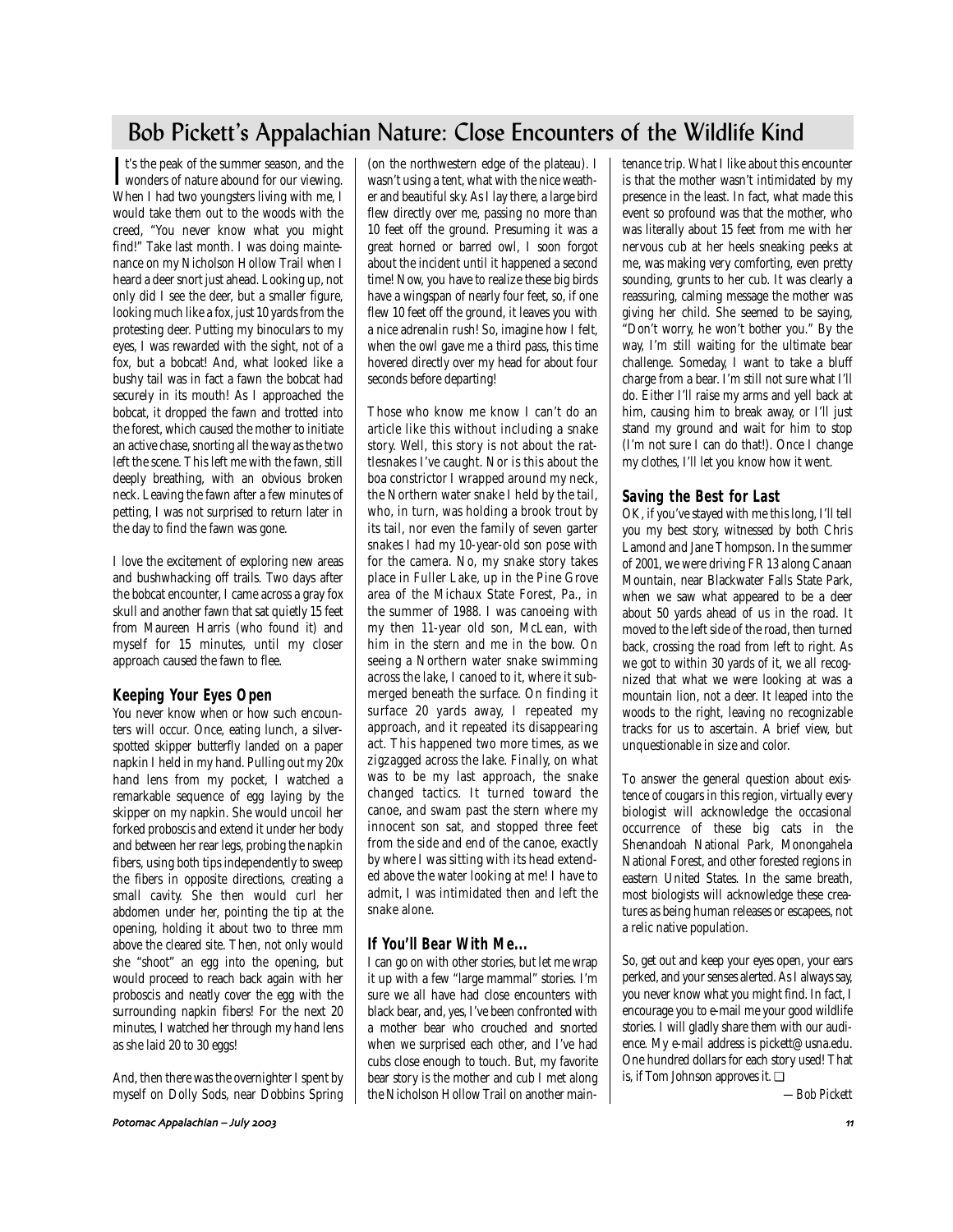# FORECAST

### Charlottesville Chapter

The Charlottesville Chapter hikes every Saturday; summer, winter, and in between. Hikes are usually 8 to 10 miles. We usually maintain trails on the last Saturday of the month. Meet at Sprint parking lot, 2307 Hydraulic Road, at 9 a.m., with food and water for the day. The majority of hikes are in the southern and central districts of Shenandoah National Park, with some in the north district and in George Washington National Forest. Our Chapter hikes are posted at www.patc.net/chapters/ char/hikes.html. INFO: Jere Bidwell 434/295-2143 or John Shannon 434/293-2953.

### North Chapter

The North Chapter of PATC conducts monthly trail work trips on the Maryland and Pennsylvania sections of the AT and on the Pennsylvania sections of the Tuscarora Trail. We also lead hikes on these and other trails. Maryland AT work trips are generally held on the first and third Saturdays – contact Mark Mitchell (mdtrail@yahoo.com) 301/461-7048 for information. Pennsylvania work trips are generally held on the AT on the first Saturday and on the Tuscarora on the third Saturday – contact Pete Brown (peter.brown4@worldnet.att.net) 410/343-1140. Pennsylvania AT work trips also include an optional Saturday night stay at the Gypsy Spring cabin. Dinner, breakfast, and camaraderie available. For information on upcoming hikes, contact Chris Firme (bncfirme@innernet.net) 717/794- 2855. For general chapter information, contact chapter president Pete Brown or visit the North Chapter home page: www.patc.net/chapters/north/.

# **Chapters**

#### Northern Shenandoah Valley Chapter The Northern Shenandoah Valley Chapter sponsors

hikes in national and state parks and forests in the Shenandoah Valley vicinity, open to the public, on a monthly basis except during the winter. Hikes are posted in the Forecast. Other activities are in the<br>NSV Chapter Newsletter For Newsletter. For<br>
ntact lee Sheaffer. further information contact Lee (thumpers@visuallink.com) 540/955-0736.

#### Southern Shenandoah Valley Chapter

Please refer to our Web site at www.ssvc.org or the one linked to the PATC Web site for descriptions of hikes and work trips. We usually hike in the southern and central districts of the SNP and in the GWNF. Contact the listed hike leader for information about a specific event, or contact Michael Seth 540/438-1301 for more information.

#### West Virginia Chapter

Chapter meetings at Highacre are on the second Wednesday of Feb., Apr., Jun., Aug., Oct., and Dec. See Forecast for upcoming activities. For information about the chapter or to receive the newsletter, contact Judy Smoot 540/667-2036 or e-mail wvpatc@hotmail.com.

#### Ski Touring Section

The Ski Touring Section has served since 1974 to introduce Washington area residents to crosscountry skiing and to provide cross-country skiing opportunities to experienced skiers. The Section sponsors winter weekend ski trips for all levels of skiers to nearby mountains in Maryland, West Virginia and Pennsylvania, as well as periodic social events year round. INFO: Steve Brickel 301/946-2520 or sbrickel@erols.com.

### Mountaineering Section

We're a diverse group of local Washington, DC area climbers. Young and old, male and female, crag rat, sport climber, and alpinist, active and armchair types – we all enjoy climbing in its many varieties. We also share common interests in promoting safe climbing, conserving the outdoors, developing new climbers' skills, representing the Washington area climbing community, and having fun! We provide instruction for those wanting to learn the basics – we're not a school, but we can get you started. We go climbing, either locally or further afield, nearly every weekend. In the winter we organize trips to the Ice Festivals in the Adirondacks and the White Mountains for beginning and advanced ice climbers. For further information contact Andy Britton, (tallandyb@aol.com) 703/622-1920, or (MackMuir@edisaurus.com).

#### PATC Midweek Hikes

PATC's Vigorous Group hikes 8-10 miles at a fast pace; and the Easy Hikers hike 5-8 miles on trails with little elevation change. See below for scheduled trips; check the weekly tape (703/242-0965) on Thursday or Friday for any changes or additions.

### Other Clubs' Hikes

Capital and Wanderbirds hike on Sundays, traveling by bus and leaving from downtown, with suburban stops as well. Center Club, Northern Virginia Hiking Club and Sierra Club hike on both Saturdays and Sundays using carpools, which often leave from a suburban Metro stop. Schedules are available at PATC Headquarters and are published in area newspapers on Fridays. The schedule of West Virginia Highland Conservancy outings in the Monongahela National Forest and surrounding areas is on their web site at www.wvhighlands.org.

# KEY to Forecast Activities

All events are marked for easy identification. Late changes or cancellations are listed on the weekly information tape (703/242-0965), which is updated on Sunday evening for the following seven days. The Forecast can also be<br>found on PATC's Web site at found on PATC's Web site at www.patc.net/activities/forecast.html.

- *k* Hiking Trips
- <u>\*</u> Backpacking Trips
- $\mathcal{R}$  Trail Work Trips
- **i** Cabin/Shelter Work Trips
- $\ddot{\bullet}$  Special Events
- $\blacksquare$  Meetings
- $\mathscr O$  Classes

Note to all hike leaders: Please ask nonmembers on your hike if they would like to join PATC, then get names and addresses so a Club volunteer can send them information packets. Thanks!

#### **Meetings**

Meetings are held at PATC HQ, 118 Park Street, S.E., Vienna, VA unless otherwise noted.

### New Members (PATC) – First Wednesday

7:30 p.m. Curious about the Club? Want to learn more? The best way is to attend a New Members meeting (but you don't have to be new to qualify). Attend the meeting and find the mysteries of PATC revealed in full. Refreshments will be served. Directions to PATC: Take Rt. 23 into Vienna, Va. and turn east on Park St. (Rt.675) to 118 Park St. on your left. INFO: Jane Thompson 301/565-6704 x208.

#### Mountaineering Section – Second Wednesday

8:00 p.m. – We meet every month unless noted in the Forecast. INFO: Mack Muir (MackMuir@edisaurus.com) 703/960-1697 or PATC's Web site: www.patc.net/chapters/mtn\_sect.

#### Shenandoah Mountain Rescue Group

Business meeting – Last Tuesday, 7:30 p.m. INFO: Zeb Whitaker (zw@tdcarchitects.com) 703/255- 5034, then press #5.

### Meetings

#### PATC Council – Second Tuesday

7:00 p.m. sharp. The PATC Council meets every month to conduct business of the Club and once a year for a Dinner meeting. All members are welcome. Come see how we make decisions about your Club. INFO: Wilson Riley (wriley@patc.net) 703/242-0693 x11.

#### Trail Patrol – First Tuesday

7:30 p.m. Trail Patrol volunteers are PATC's goodwill trail ambassadors to the hiking public. They provide a visible, reassuring presence on the trails, educating the public on good hiking practices, minimum impact hiking, and camping ethics. Patrol members are trained in land navigation, emergency procedures, radio communications, and personal equipment. All patrol volunteers are also expected to become certified in a recognized basic first aid course. Some equipment and uniform items are provided upon completion of training. INFO: Kumait Jawdat 202/328-8137 or see our section in PATC's Web site: www.patc.net/volunteer/trailpatrol.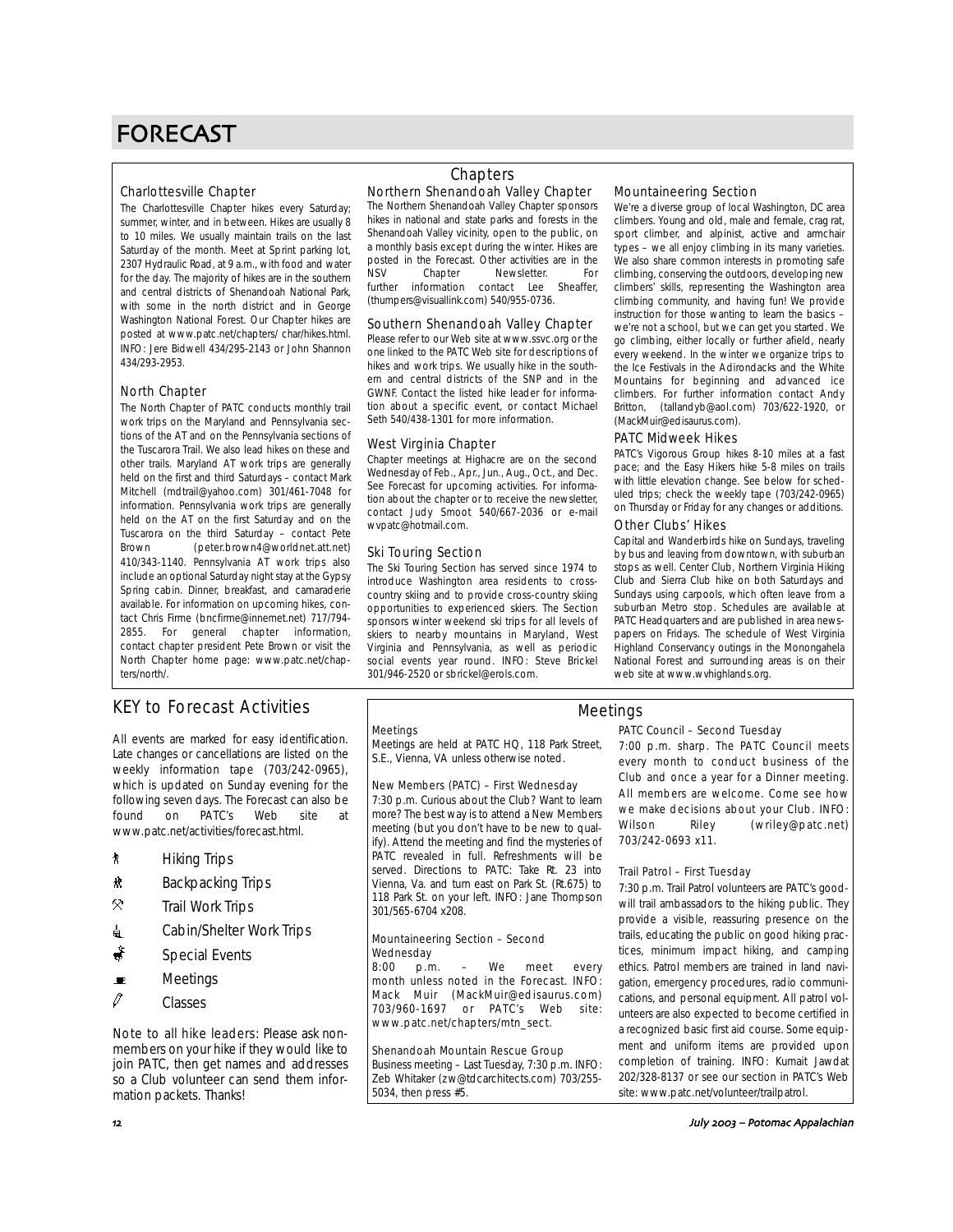# JULY

# 1 (Tuesday)

#### DEADLINE - August Potomac Appalachian Headquarters, Vienna, VA

5:00 p.m. All items for the next issue of the newslet-<br>ter due. Send Forecast events to ter due. Send Forecast events to PA-Forecast@patc.net and all other articles to PA@patc.net.

#### 1 (Tuesday)

#### ` HIKE - Vigorous Hikers George Washington National Forest, VA

Runkles Gap, Massanutten Mountain. 16 miles, 3000 ft climb. Boone Run Trail to Morgan Run Trail, returning via Cub Run Rd and Martin Bottom Trail. INFO: Chris Nolen (chrishiker@erols.com)301/469-8931.

1 (Tuesday)<br>■ MEETING - Trail Patrol, 7:30 p.m.

2 (Wednesday)<br>■ MEETING - New Members (PATC), 7:30 p.m.

# 5 - 6 (Saturday - Sunday)<br>1 CABIN WORK TRIP - Tulip Tree Cabin Shaver Hollow, VA

We are getting down to the finishing touches on this beautiful cabin. There are lots of little details to finish up before the cabin is put into the rental system. We can use all skills and all skill levels.This may be your last chance to have a hand in building the first cabin to be constructed by the PATC from the ground up using native materials and primitive tools. INFO: Charlie Graf (cagraf@aol.com) 410/757-6053.

# 5 - 6 (Saturday - Sunday) . TRAIL WORK TRIP - Blue and White Crew Central District, Shenandoah National Park, VA

The B&W Crew will tackle several projects on SNP side trails in the Park's Central District. We'll be staying at the Pinnacles Research Station, on the crest of the Virginia Blue Ridge. Saturday Dinner and Sunday breakfast are pot-luck. Blue and White Crew Calendar: www.blueandwhitecrew.org. INFO: Kerry Snow (kerrysnow@comcast.net) 301/570-0596.

# 7 (Monday) ` HIKE- Family Hike - Great Falls National Park Great Falls, VA

Come join us for a 4-mile kid-friendly hike. The path is not stroller-friendly. If there is enough interest, we could have a companion group hike along the Matildaville Trail, which is jogging-stroller passable; meet us for lunch in the meadow, and we'll hike down the Carriage Road together. The main hike will be along the River Trail with magnificent views of the river at Mather Gorge. It is rocky, and a little rugged and hilly in spots. We will hike to Sandy Point, then along the Old Carriage Trail, which is a wide gravel path, and mostly level. INFO: Lauren Lang (at94L@netzero.net) 703/631-9278.

# 8 (Tuesday)<br>■ MEETING - PATC Council, 7:00 p.m.

#### 9 (Wednesday) **E** MEETING - Mountaineering Section, 8:00 p.m.

# 12 (Saturday) ` HIKE - Appalachian Trail Waynesboro, PA

Rocky Mountain/Chimney Rocks section. Caledonia State Park to Old Forge Picnic area. 10.7 miles-moderate hike, elevation 1100 ft. This section of the AT will go past the Rocky Mountain with views of the

#### Potomac Appalachian – July (

small town of South Mountain. At Chimney Rocks one will be able to look east and see the Waynesboro Reservoir. We will descend the mountain and go past Tumbling Run shelters and end up at the picnic grounds at the Old Forge. Meet at 10:00 a.m. at Caledonia State Park. INFO: Christopher Firme (bncfirme@innernet.net) 717/794-2855.

# 12 (Saturday) . TRAIL WORK TRIP - South Mountaineers Appalachian Trail, MD

If you like it warm, come out for this event and bring plenty of water. Some of our best work is done with sweat on our brows, moving rocks or weeding. INFO: Mark Mitchell (mdtrail@yahoo.com) 301/461-7048.

# 12 (Saturday) . TRAIL WORK TRIP - Yankee Clippers Crew Appalachian Trail, PA

Set a good example and join the Yankee Clippers trail crew for a National Trails Day weekend work trip. Meet at US 30 and PA 233 in the parking lot of Caledonia State Park. Departure 9:00 a.m. sharp. INFO: Pete Brown (peter.brown4@worldnet.att.net) 410/343-1140.

# 12 - 13 (Saturday - Sunday)<br><sup>8</sup> CLASS - Hike Leadership Training Prince William Forest Park, VA

See ad on page 9 for more details about this course. INFO: Ben Fernandez (www.trailpatrol.patc.net) 703/327-9788.

# 12 - 13 (Saturday-Sunday)<br>/ CLASS - Wilderness First Aid (WSC) Alexandria, VA

A program of the Wilderness Safety Council, this eighteen-hour class includes classroom study, hands-on practice, and results in a two-year certification. The cost is \$140. Registration is limited to 25 people. More information and registration at: http://wfa.net. INFO: Christopher Tate 703/836-8905.

#### 12 - 13 (Saturday - Sunday) s SPECIAL EVENT - PATC'S Annual Barbeque Blackburn Trail Center, Round Hill, VA

Come join us for a day of hiking, arts and craft activities for the kids, relaxing on the porch, and the best BBQ, some say, outside of Texas! Besides bringing good people together to enjoy great food, hiking, and the wonderful views from Blackburn, this event seeks to find new members as well as to raise funds for the Club. See page 4 in this PA for more informa-tion or contact: Caren or Blaine Robinson (imshemish@aol.com) 703/560-1361 before 9:00 p.m.

# 12-13 (Saturday - Sunday) . TRAIL WORK TRIP - Cadillac Crew Sugarloaf Mountain, MD

Join the crew as we work on the Northern Peaks Trail on Sugarloaf Mountain. Erosion control and tread repair are needed on this popular, heavily used trail.

# HELP US GET FORECAST EVENTS RIGHT!

Send in your correctly formatted event (Date, type of event, location [city/county and state], description [including a member contact, phone, and e-mail contact]), before 5:00 p.m. on the first of the month before the publication, to: PA-Forecast@patc.net

Community dinner on Saturday night. Overnight at Thompson's house near Leesburg. INFO: Trudy Thompson (going2home2@yahoo.com) 703/938- Jon Rindt (jkrindt@shentel.net) 3973 or (3973)

# 13 (Sunday) ` HIKE - AT Rattlesnake Run Pen Mar Park, MD

Old Forge Picnic area to Pen Mar Park-7.2 milesmoderate hike, elevation 700 feet. We will hike past the Deer Lick Shelters on our way to Pen Mar Park. Since it is a Sunday, as we cross Falls Creek we should be able to hear the band playing at the park. We will have views to the west from this park to be seen by all. Meet at 10:00 a.m. at Pen Mar Park. INFO: Christopher Firm (bncfirme@innernet.net) 717/794-2855.

#### 15 (Tuesday)

#### ` HIKE - Vigorous Hikers

Central District, Shenandoah National Park, VA Climb to the AT on the Slaughter Trail, south on the AT descending via Pocosin Hollow Trail. 16 miles, 3100 ft. INFO: Chris Nolen (chrishiker@erols.com) 301/469-8931.

#### 19 (Saturday)

` HIKE - Waterfall and Wild Flower Series Central District, Shenandoah National Park, VA The second hike of the Waterfall and Wild Flower Series will be 16-mile hike starting at the Bluff Trail to include about 4 miles of bushwhacking. Elevation gain is 3300 feet. Waterfalls to be visited are Big Devil Stairs, Jordan River, and Waterfall Run. The Walking Fern, rare in the park, could possibly be found. A side trip to see the columnar jointing is optional. There will be a 6-mile shuttle along Skyline Drive. Shorter distances are optional. PATC Map 9. Meet at the Oakton Shopping Center parking lot at 7:30 a.m. INFO: Jack Thorsen (thorsen4@Juno.com) 703/339-6716 or William Needham (Needham82@AOL.COM) 410/884-9127.

## 19 (Saturday) . TRAIL WORK TRIP - Rock Creek Park Crew Rock Creek Park, Washington, DC

8:15 a.m. to noon. This is the only July work trip in Rock Creek Park. We take all comers. Meet at the Rock Creek Nature Center. INFO: Mark Anderson (dc.trails@verizon.net) 202/462-7718 or Ranger Ken Ferebee at 202/895-6221.

19 (Saturday) . TRAIL WORK TRIP - Yankee Clippers Crew Tuscarora Trail, PA

Call for more details. INFO: Pete Brown (peter.brown4@worldnet.att.net) 410/343-1140.

# 19 - 20 (Saturday - Sunday)<br>Lamang Cabin Work TRIP – Tulip Tree Cabin Shaver Hollow, VA

There is still time to join our skilled and fun loving crew in the construction of a beautiful one-of-akind log house. Lots of opportunities for learning a new skill or getting experience in an old one. Enjoy the opportunity to sleep free in this outstanding new cabin before it is put into the cabin rental sys-tem. INFO: Charlie Graf (cagraf@aol.com) 410/757-6053.

# 19 - 20 (Saturday - Sunday) . TRAIL WORK TRIP – North District Hoodlums BBQ

Northern District, Shenandoah National Park, VA July means fireworks, lemonade, BBQ on the grill and of course, TRAIL WORK! The Hoodlums Trail Crew works on the Appalachian Trail in the North District of SNP, building rock steps and log water-

# FORECAST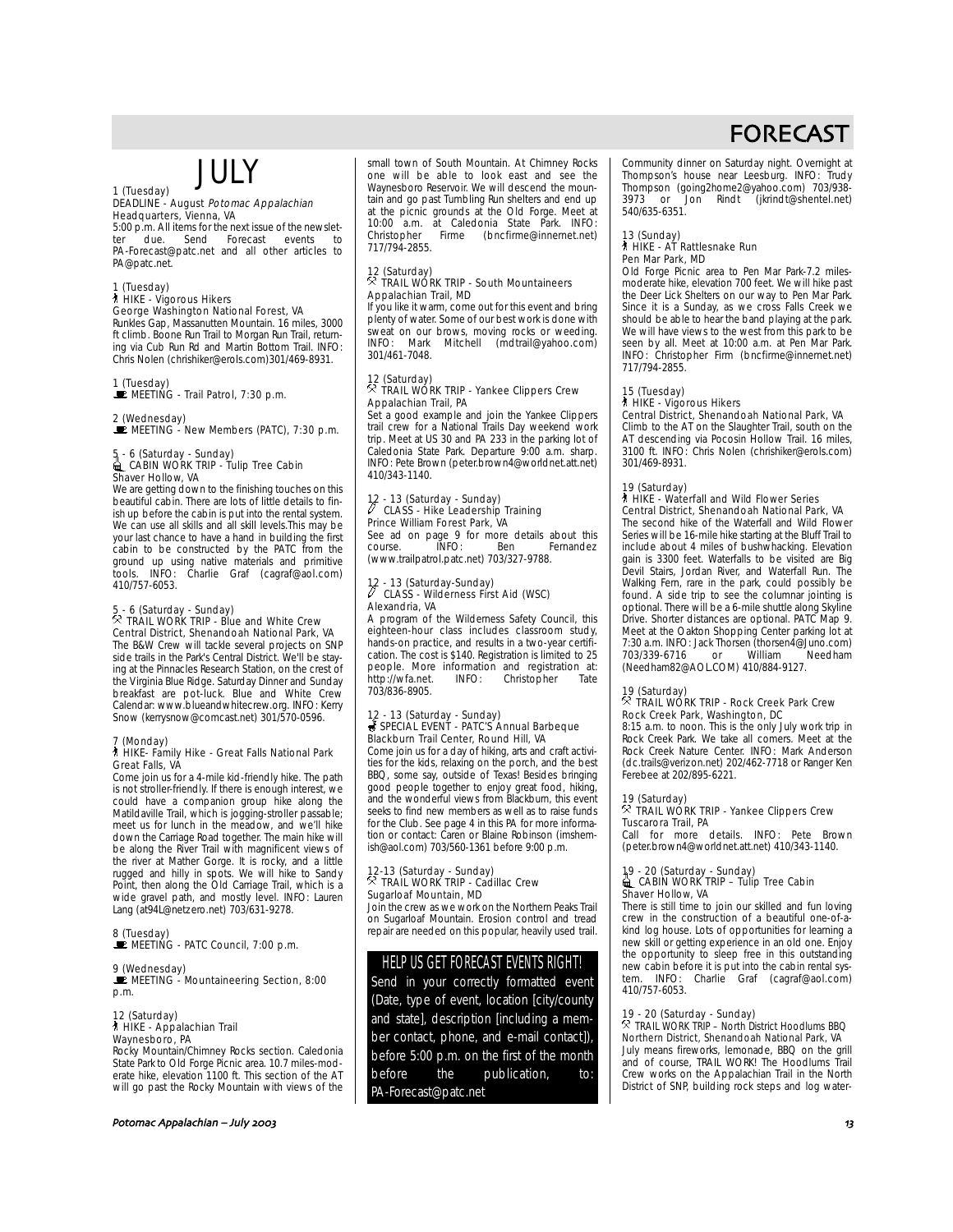# FORECAST

bars, and engaging in similar other down-and-dirty trail chores by day, but after a good day's work, the crew settles down to enjoy the fruits of their labor afterwards in grand fashion via the theme meal and festivities at a facility within the park. No trail work experience is necessary and newcomers are always welcome. Come for the day, stay for the evening meal, camp out overnight in SNP – lots of options. What a way to spend a weekend! We meet at Piney River Ranger Station, MP 22 on Skyline Drive, at 10:00 a.m. on Saturday morning. Please reserve by mid-<br>week prior. INFO/RSVP: George Walters WINFO/RSVP: George (gjwalters@starpower.net) 410/426-2724.

### 22 (Tuesday) ` HIKE - Vigorous Hikers

# North District, Shenandoah National Park, VA

The classic Old Rag & White Oak Canyon Circuit of about 17 miles includes an invigorating scramble through the big rocks to the great views from the summit of "Old Raggedy" and then, perhaps, a cooling dip in a secluded pool below the waterfalls of White Oak. INFO: Cliff Noyes (cliff.noyes@juno.com) 703/451-5181.

# 28 (Monday)

#### ` HIKE - Family Hike - Burke Lake Park Burke, VA

Come enjoy this beautiful, mostly shaded park on a kid-friendly hike. The jogging-stroller-friendly trail is dirt and gravel, with some short ups and downs. It is about 5 miles around the lake with a playground stop near the end. We will picnic along the way and ride the carousel and mini-train after the hike. INFO: Lauren Lang (at94L@netzero.net) 703/631-9278.

# 28, August 2 - 3 (Monday, Saturday - Sunday) a CLASS - Leave No Trace

PATC Headquarters and Shenandoah National Park, VA Leave No Trace Trainers Course will be held in a two-part series. The classroom instruction (introduction and planning) will be held Monday evening 7:30 p.m. to 9:45 p.m. The field experience will be a backpacking trip in the SNP. Instructors are LNT Masters from Trail Patrol. Goals: enhance LNT skills and ethics, and teach others the principles and practices of LNT. Pre-registration is required, space is limited, Fee: \$20. See ad on page 15. INFO: Anniell Miller (amill1@yahoo.com) 703/250-8113.

#### 29 (Tuesday)

#### **E** MEETING - Shenandoah Mountain Rescue Group (Business meeting), 7:30 p.m.

## 30 (Wednesday) a CLASS - Outdoors on the Edge of VA (REI) Bailey's Crossroads, VA

7:30 p.m. From Mustoe to Forks-of-Water there are no fast-food emporia, more open country and public recreation lands with fewer crowds, than almost anywhere else and still be in Virginia. Highland and Bath Countys are nestled in the ridge and valley country west of Shenandoah Mountain, 90 miles of high ridgeline, which even in the 21st century is crossed by only two paved roads. This mountain barrier isolates the land to the west from the Shenandoah Valley. Whether you like backpacking in solitude, mountain biking on endless fire roads and singletrack, flyfishing in sparkling streams, or just traveling the backroads, adventure and quiet await you. Join nature photographer, Ed Neville, for an evening of great pictures and new destinations for your next adventure. INFO: Mark Nelson (mnelson@rei.com) 703/379-9400.

# AUGUST

# 1 (Friday)<br>DEADLINE - September *Potomac Appalachian* Headquarters, Vienna, VA

5:00 p.m. All items for the next issue of the newslet-<br>termindue send Forecast events to ter due. Send Forecast events to PA-Forecast@patc.net and all other articles to PA@patc.net.

# 2 (Saturday) . TRAIL WORK TRIP - South Mountaineers Anniversary Appalachian Trail, MD

Come celebrate the TENTH anniversary of the South Mountaineers on this event. Food and frolic after the event. This crew began its stewardship in Maryland in August 1993 by performing erosion control near Gathland State Park. Join this event and christen the crew's second decade of success. INFO: Mark Mitchell (mdtrail@yahoo.com) 301/461-7048.

# 2 (Saturday) . TRAIL WORK TRIP - Yankee Clippers Crew Appalachian Trail, PA

Work trip followed by Charlie's annual corn roast (reservations required). Meet at US 30 and PA 233 at the parking lot of Caledonia State Park. Departure<br>9:00 a.m. sharp. INFO: Pete Brown 9:00 a.m. sharp. INFO: Pete Brown (peter.brown4@worldnet.att.net) 410/343-1140.

# 2 - 3 (Saturday - Saturday)<br>Lackbook TRIP – Tulip Tree Cabin Shaver Hollow, VA

Are you looking for a way to escape the city heat and bustle? Join the Tulip Tree Cabin Construction Crew for a weekend in Shaver Hollow Virginia putting the finishing touches on a beautiful new PATC rental cabin. There will not be many more opportunities to experience first-hand how our forefathers<br>built their homes INFO: Charlie Graf built their homes. INFO: (cagraf@aol.com) 410/757-6053.

# 5 (Tuesday)

#### ` HIKE - Vigorous Hikers North District, Shenandoah National Park, VA About 16 miles, 3000 foot climb. From Thompson

Hollow climb Heiskell Hollow T. then north on AT to return via Overall Falls and a swim. INFO: Chris Nolen (chrishiker@erols.com) 301/469-8931.

# 5 (Tuesday)<br>■ MEETING - Trail Patrol, 7:30 p.m.

# 6 (Wednesday)<br>■ MEETING - New Members (PATC), 7:30 p.m.

## 8 - 10 (Friday - Sunday)<br>₩ BACKPACKING - Dolly Sods Waterways Petersburg, WV

Looking for a way to cool off this summer? How about dowsing your head under a waterfall in one of WV's premier hiking destinations? Help find swimming holes in Red Creek as we backpack both in and out of the Creek.This trip is moderate to strenuous and is located in the Dolly Sods Wilderness near Petersburg, WV. INFO: Susan Bly (sbly@shepherd.edu) 304/258-3319 between 7:00 p.m. and 9:00 p.m.

#### 9 (Saturday) **A** HIKE - South Mountaineers Appalachian Trail, MD

Appalachian Trail Hike VI-High Rock/Raven Rock section. Pen Mar Park to Wolfsville Rd-9.6 miles-difficult hike. This section includes the steep climb to High Rock with views westward. At Raven Rocks we will be on a fairly new piece of the AT built by the South Mountaineers. This portion of the trail is considered the rollercoaster section in Maryland. Meet at 10:00 a.m. at Pen Mar Park. INFO: Christopher Firme (bncfirme@innernet) 717/794-2855.

## 9 (Saturday) . TRAIL WORK TRIP - Rock Creek Park Washington, DC

8:15 a.m. to noon (Rain Date Aug. 30) When Washington slows down in August it is a great time to check out trail maintenance in this gem of an urban park. Meet at the Rock Creek Nature Center. INFO: Mark Anderson (dc.trails@verizon.net) 202/462-7718 or Ranger Ken Ferebee 202/895-6221.

# 12 (Tuesday) ` HIKE - Vigorous Hikers

## George Washington National Forest, VA/WV

Little Sluice Mountain Trail to Tuscarora Trail west to Mill Mountain Trail to Big Schloss rock towers. Return on Cutoff Trail. 17 miles, 3000 feet. INFO: Chris Nolen (chrishiker@erols.com) 301/469-8931.

# 12 (Tuesday)<br>■ MEETING - PATC Council, 7:00 p.m.

## 13 (Wednesday)<br>■ MEETING - Mountaineering Section, 8:00 p.m.

13 (Wednesday)<br>■ MEETING - West Virginia Chapter, 7:00 p.m. Highacre Cabin, Harpers Ferry, VA

#### 15-18 (Friday - Monday)

#### ~ BACKPACKING - Family Backpacking Trip Dolly Sods, WV

We will hike about 3 miles in and set up a base camp on Friday, day hike and swim in Red Creek on Saturday and Sunday, and hike out on Monday. (If you need to leave Sunday, that's fine) Each family will be responsible for its own gear and meals. Designed for families with young children, older children welcome. INFO: Lauren Lang (at94L@netzero.net) 703/631-9278.

### 16 (Saturday)

#### ` HIKE - Waterfall and Wild Flower Series Central District, Shenandoah National Park, VA

The third hike of the Waterfall and Wild Flower Series will be a 10-mile circuit to include a 3.5 miles wading up Naked Creek. Total elevation gain is 2300 feet. Expect to get your feet wet. Consider wearing old boots, athletic shoes or sandals. No promises but on prior hikes we have seen rattlesnakes. PATC Map 10. Meet at the Oakton Shopping Center parking lot at 7:30 a.m. INFO: Jack Thorsen, (thorsen4@Juno.com) 703/339-6716 or William (Needham82@AOL.COM) 410/884-9127.

# 16 (Saturday) . TRAIL WORK TRIP - Yankee Clippers Crew **Tuscarora Trail, PA**<br>Call for more of

for more details. INFO: Pete Brown (peter.brown4@worldnet.att.net) 410/343-1140.

# 16 (Saturday) . TRAIL WORK TRIP - Stonewall Brigade Shenandoah County, VA

Great North Mountain on the VA/WV state line. Join the Stonewall Brigade at the Wolf Gap Campground parking lot at 9:00 a.m. We will get tools at the campground and work on a trail in the nearby area. We may leave the parking area so, please, be on time. Let me know by Wednesday evening if you plan to attend. Bring lunch, work gloves, water, seasonal clothing, and hiking shoes. RSVP/INFO: Hop Long (theFSLongs@comcast.net) 301/942-6177.

#### (& July – Potomac Appalachian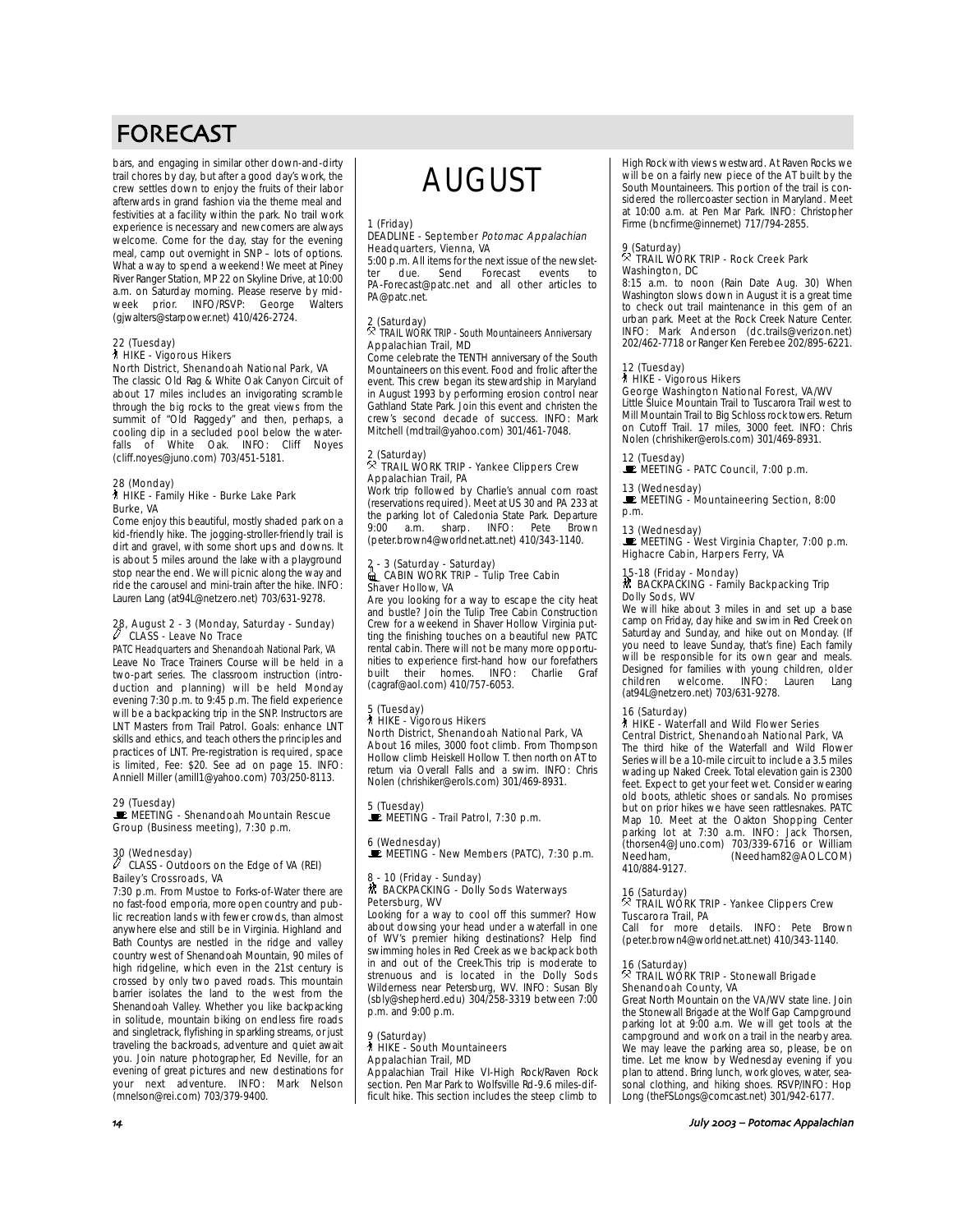# 16 - 17 (Saturday - Sunday)<br>16 CABIN WORK TRIP – Tulip Tree Cabin – CABIN WORK TI<br>Shaver Hollow, VA

The Tulip Tree Cabin Construction Crew is looking for a few good men, and women who would like to wield primitive hand tools to help in the construction of a beautiful log cabin in Shaver Hollow. There is work for all skill levels, even for unskilled labor. INFO: Charlie Graf (cagraf@aol.com ) 410/757-6053.

#### 19 (Tuesday) ` HIKE - Vigorous Hikers

Central District, Shenandoah National Park, VA Circuit follows Nicholson Hollow to Corbin Cabin, climbs the Cutoff Trail to the AT south. Return on Indian Run Trail and Corbin Mountain. About 14 miles, 4000 foot climb. INFO: Chris Nolen (chrishiker@erols.com) 301/469-8931.

# 23 - 24 (Saturday - Sunday) . TRAIL WORK TRIP - Cadillac Crew Shockeys Knob, VA

Near Gainesboro, VA west of Winchester. The Cadillac Crew will be working on the side trails to the new shelter on Shockeys Knob. Some work may still be needed to help complete the shelter. Example of the state of the processes the community dinner on Saturday night. Overnight at Brill Cabin. INFO: Trudy Thompson Brill Cabin. INFO: Trudy Thompson (going2home2@yahoo.com) 703/938-3973 or Jon Rindt (jkrindt@shentel.net) 540/635-6351.

# 23 - 24 (Saturday - Sunday) . TRAIL WORK TRIP - Blue and White Crew

Central District, Shenandoah National Park, VA Escape the doldrums. Avoid Monkey Pox. Join the B&W Crew on the AT in the Central District of Shenandoah. The crew will be working on the AT, near Swift Run Gap, and will return to the Pinnacles Research Station for the Annual August Chili-Fest. Blue and White Crew Calendar: www.blueand-<br>whitecrew.org UNFO: Kerry Snow whitecrew.org. INFO: Kerry Snow (kerrysnow@comcast.net) 301/570-0596.

#### 26 (Tuesday)

# ` HIKE - Vigorous Hikers

George Washington National Forest, VA/WV Great North Mountain. Bucktail Cutoff Trail to Pond Run Trail to Waites Run Road returning on German Wilson Trail with view from Half Moon Lookout. 14 miles, 2500 foot climb. INFO: Chris Nolen (chrishiker@erols.com) 301/469-8931.



FORECAST

26 (Tuesday)<br>■ MEETING - Shenandoah Mountain Rescue Group (Business meeting), 7:30 p.m.

#### 30 (Saturday)<br>8 Than . TRAIL WORK TRIP - South Mountaineers Appalachian Trail, MD

Say good-bye to summer with a walk in the woods with the South Mountaineers. We perform weeding, lopping, blazing, deadfall and graffiti removal, and erosion control; all sorts of good work. INFO: Mark Mitchell (mdtrail@yahoo.com) 301/461-7048.

# 30 - 31 (Saturday - Sunday)<br>▄ CABIN WORK TRIP – Tulip Tree Cabin Shaver Hollow, VA

Can you believe that this is the end of August and that fall will soon be upon us? We hope to have the cabin ready to put into the rental system before the end of this fall. Join our crew in the completion of the cabin and enjoy an opportunity to use it over the weekend. You will be amazed at the amount of work done by our crew and the skill with which it was done. INFO: Charlie Graf (cagraf@aol.com) 410/757-6053. ❏

# PATC

Trail Patrol Presents

# Leave No Trace Trainers Course

July 28 (classroom) and August 2-3 (backpacking)

This course is designed for those who want to learn more about Leave No Trace (LNT) *and* want to help others better understand their impact on the backcountry. You will have opportunities in the indoor and outdoor classroom to learn more about LNT skills and ethics, to practice your LNT skills, and to gain confidence in helping others understand LNT.

After completing the course you will be certified as an LNT trainer. It is our hope that you will be willing to give LNT presentations to community groups if your schedule permits.

> **Indoor classroom instruction**: Monday, July 28, 2003 7:15 p.m. to 9:45 p.m.

**Outdoor Instruction**: (low-mileage backpacking weekend): Sat. – Sun. Aug. 2-3, 2003 Shenandoah National Park

Fee: \$20 (non-refundable)

For more information or to register (required), please email Anniell Miller at amill1@yahoo.com or call 703/250-8113 (before 11:00 p.m.)

# Volunteers – Appointed in May

# Trail Overseers

Dane Byers Massanutten Mt. South Trail – Pitt Spring to Morgan Run **Trail** Jennifer Jones & Satch Alwin Loudoun Heights Blue Trail

[lower] Alvin Black AT - PA 16 to Rattlesnake Run Road

# Tails from the Woods by George Walters



Potomac Appalachian – July ('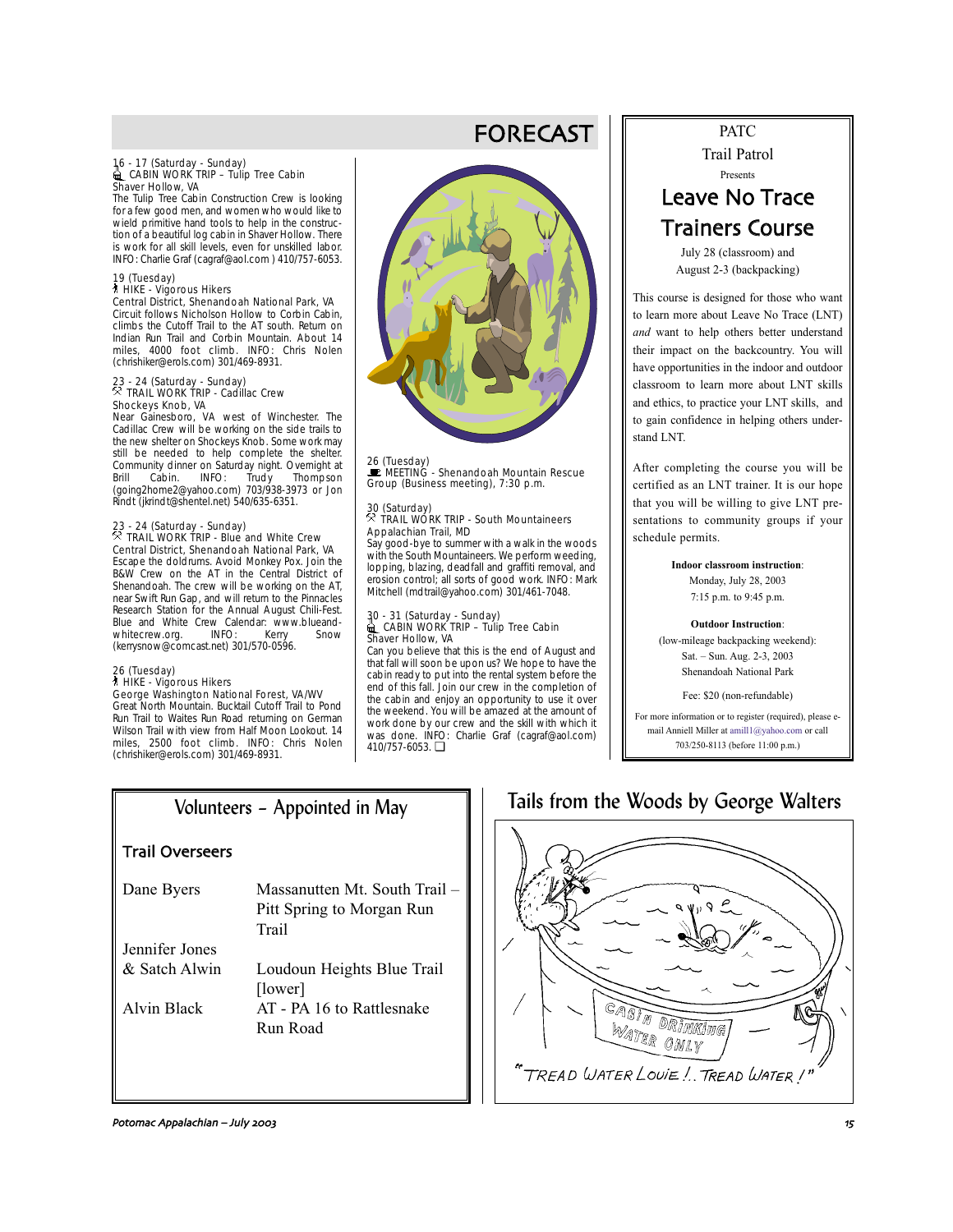# 25 Years And Counting: Long-Time PATC Members Get Together

 $\Gamma$  f you want to acknowledge longevity in the Club, throw a party for the old time members. They have stuck with us for more than two  $\Gamma$ f you want to acknowledge longevity in the Club, throw a party for and a half decades and that really shows that they care about the PATC.

Balloons, cake, sandwiches and lots of good memories were served at a celebration the Club threw June 1, 2003, for those who have kept their membership with us for 25 years or more. Close to 70 people turned out to find out 'What ever happened to ... ?' and 'What have you been doing?'

For many it was their first visit to headquarters in Vienna and a look around was encouraged. But most of the afternoon was spent just gabbing, seeing old friends and catching up. Some even took the opportunity to buy some of the maps and guide books from the headquarters store.

One of the highlights of the event was the recognition of two very special attendees. Lyman Stucker was presented a boutonniere, as he was the male attendee with the longest membership record having joined the Club in 1939. Dorothy Walker was presented a corsage, as she was the female attendee with the longest membership record, having joined the Club in 1929. Yes, we said 1929. Just two years after the Club was formed. Dorothy's daughter, Jean Houghton, was delighted to bring her mother to this special occasion. She brought a photo album of her family activities with the Club when she was young. Her father, Egbert Walker, was the Club's Maps Committee chairman in the 1930's.

Also for this occasion, Carol Niedzialek, the Club's archivist, had selected several movie reels from the PATC archives and had them transferred to a VHS video cassette. The movies showed clips of the early days – 1932 and 1933 – featuring Benton MacKaye, Myron Avery, Frank Schairer, Egbert Walker, and other charter Club members blazing the "new" Appalachian Trail. The film had no audio but one could imagine "Let's get going!" ringing out.

This may have been the first annual 25 plus-year party. Everyone had a great time and voiced that it should be done again. Thank you to Paula Strain for initiating the get together. We also thank all of you who came out, and for those who didn't, we look forward to seeing you next time. ❏

*—Co-authors - Susan Nelson, Supervisor of Membership and Patricia Fankhauser, Membership Coordinator*

| A list of all members who attended and their join date: |  |
|---------------------------------------------------------|--|
|---------------------------------------------------------|--|

| Lyman Stucker, Cabin Overseer 1939       |  |
|------------------------------------------|--|
| Marjorie Dexter, Honorary Life 1944      |  |
|                                          |  |
|                                          |  |
| Ruth Durloo, HQ Volunteer 1953           |  |
|                                          |  |
| John Christian, Trail Overseer 1954      |  |
|                                          |  |
| Paula Strain, Past President 1956        |  |
|                                          |  |
|                                          |  |
| Jack Reeder. Past President 1959         |  |
|                                          |  |
|                                          |  |
|                                          |  |
| Henry Shryock, Hike Leader 1961          |  |
| Harry Bridges, Info Desk Volunteer 1961  |  |
| Robert Humphrey, Cabin Construction 1962 |  |
| Ken Lacey, ATC 25 Yr. Vol. Nominee 1963  |  |
|                                          |  |
|                                          |  |
|                                          |  |
| Dianna Niskern, Cabin Overseer 1966      |  |
| Michael T. Shoemaker, Author 1968        |  |
|                                          |  |
| Jim Denham Info Desk Volunteer 1969      |  |
|                                          |  |
|                                          |  |
|                                          |  |
|                                          |  |
|                                          |  |

| tenueu anu then join uate.                         |
|----------------------------------------------------|
| Joanne Amberson, Author 1970                       |
|                                                    |
|                                                    |
|                                                    |
|                                                    |
|                                                    |
|                                                    |
| Tom Johnson, President 1972                        |
| Shirley Strong, Cabin Overseer 1972                |
|                                                    |
|                                                    |
|                                                    |
| Carol Niedzialek, Archivist-Librarian 1973         |
| Margeurite Schneeberger 1973                       |
|                                                    |
|                                                    |
| Pauline LeMarie, Hike Leader 1974                  |
| Warren Sharp, Past President 1975                  |
|                                                    |
|                                                    |
| Phil Paschall, Lands Committee 1976                |
| Betty Cox, Cabin Overseer 1976                     |
|                                                    |
| Richard Terwilliger, Hike Leader 1976              |
|                                                    |
|                                                    |
| Susan Nelson, Supervisor of Membership 1988        |
|                                                    |
|                                                    |
| Pat Fankhauser, Cabins/Membership Coordinator 1990 |
| Wilson Riley, Director of Administration 1993      |
|                                                    |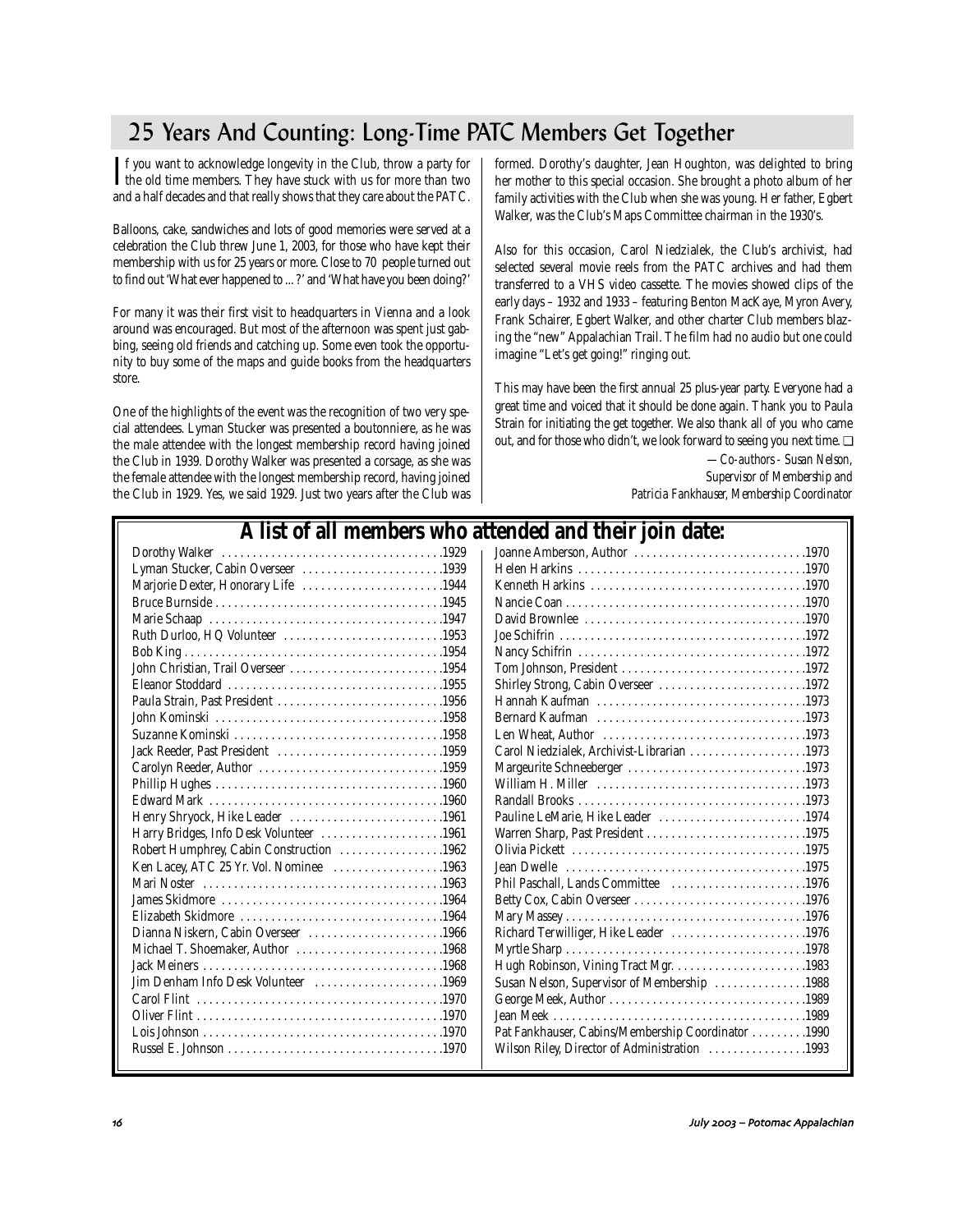# **NEW NOTICES**

**C&O CANAL NATIONAL HISTORICAL PARK** is seeking volunteers for the Williamsport Visitor Center. This is an opportunity to share your knowledge and enthusiasm for trails and the towpath, and to meet and greet visitors to the towpath. The positions involve staffing the visitor center and bookstore, and can include informal interpretation. We are looking for people who can volunteer as part of a regular schedule, even if it is only for half a day a week. Please call Gloria Updyke, 301/582-0813 or email Gloria\_Updyke@nps.gov.

**ENDOWMENT COMMITTEE VACANCY:** A person with experience in investing is sought to serve on the PATC Endowment Committee. The Committee meets quarterly to review performance and the asset allocation of the PATC Endowment. Interested people should send a resume to Wilson Riley, Director of Administration, at wriley@patc.net.

**FOR SALE GREAT OPPORTUNITY** to outfit yourself with like-new items at reasonable cost – Mountainsmith Frostfire III backpack, fits tall people well, 6037-7213 c.i. capacity; MSR WhisperLIte Internat'l stove; Mountainsmith Alouette dog pack for large dog; EMS down sleeping bag rated to zero; Karhu x-c 215 cm. skis w/150 cm. poles AND size 47 Heierling boots. And for family activity: Kelty child carrier with sun/rain hood, small zip-off day pack and large capacity detachable day pack; Burly D'Lite bike trailer for 2 children; Baby Jogger II stroller w/ sun shade, rain cover, basket, folds flat. Will donate 10 percent of sale to PATC. Joy Imel, 703/642-8350, 703/403-5206 or Ktjimel@aol.com.

### **LOST AND FOUND**

FOUND: at the Glass House on April 21, a backpacking item (too generic to describe further). Contact Dan at 703/742-7993 or ZootSuit@comcast.net to identify and claim.

FOUND: Watch found along a trail (not sure which) in Madison County, Va. The watch brand is Uptick and is silver tone. If you lost this, please call 301/229-2751.

# **HELP WANTED**

**HELP WANTED:** Help is needed for a new project at the Blackburn Trail Center. Work includes electrical, plumbing, drywall and painting. Volunteers may stay at the Center while working on this project and work may be done on weekends or during the week. We would like to get this project finished as soon as possible. For info call Chris Brunton at<br>703/560-8070 or e-mail at 703/560-8070 or e-mail at trailbossbtc@msn.com

### CALLING ALL LAWYERS, ACCOUNTANTS

AND TAX ATTORNEYS. Want to give something of value to the Club, but don't want to swing a Pulaski? Virginia has enacted a new law that permits donors of conservation easements to sell the tax credit and reap a substantial cash infusion. PATC owns property in

# NOTICES



PA HELP WANTED: A volunteer is needed to attend monthly Council meetings and report via e-mail on the meeting. Please contact Linda at PA@patc.net.

EVENING DESK VOLUNTEERS NEEDED to work the Sales or Information desks once or twice a month 7 p.m. to 9 p.m. We will train you. Call Sales and Information Coordinator Annetta DePompa at 410/535-5171.

### ALSO NEEDED:

NEED TO HIRE – PLUMBER. Need help at a PATC Cabin over a work weekend this summer. No pay, use your own tools, supply your own transportation, and bring money for your meals. If you finish the job on Saturday you will be allowed to use the commode and shower on Sunday. Contact Thomas C. Jorgensen (hairatheart@aol.com) 540/456- 4760.

DESPERATE - NEED A COOK for weekend work trips. We slackers will eat anything. Your duties are to buy food (we'll reimburse you), cook, take pictures at the site, clean up after meals. Sat. evening, Sun. morning, Sun. lunch. If you can take this job for one weekend, it would be a big help. It pays as all other volunteers on a worktrip, but I don't tongue-lash the cook the way I do laborers. Contact Thomas C. Jorgensen at hairatheart@aol.com or call 540/456-4760.

CREW LEADER TO PLAN, ORGANIZE, and carry out the assembly of a milled – log cabin kit. The cabin will be erected on PATC owned property near Shawneeland, West Virginia. All materials are pre-cut and fit and the kit comes with a full set of plans and instructions. The construction site is in a heavily wooded area well up the mountain but is accessible by A dirt road. INFO: Charlie Graf (410/ 757–6053) or e-mail: Cagraf@aol.com.

MEDICAL CHAIR VACANCY: If interested please contact Mickey McDermott at patcvolunteer@patc.net.

## NOT INTERESTED IN WORKING IN THE GREAT OUTDOORS?

It takes a lot more than trail workers to keep the Club going! INFO: Wilson Riley, Wriley@patc.net or 703/242-0693, ext.11. SALES OFFICE NEEDS VOLUNTEERS please contact the Sales Coordinator, Maureen Estes, by either calling headquar-ters at 703/242-0693, ext. 19, or by e-mail at mestes@ patc.net.

NEEDED: PEOPLE to help plan and conduct our Club events. If you are willing, please contact Susan Nelson, Supervisor of Membership (snel-son@patc.net) 703/243-7867, or Pat Fankhauser at Club headquarters - 703/242-0693, Ext. 17, pfankhauser@patc.net.

Virginia that would be eligible for such a rebate. The Club needs you to help write the proposals that would help the Club save thousands of dollars. Contact: Phil Paschall (bettycox@erols.com), or phone 540/882-3027. But hurry – before the State changes its mind.

# **DONATIONS WANTED**

LAPTOP AND COMPUTER PROJECTOR NEED-ED: PATC HQ needs a laptop computer and computer projector for presentations at conferences, meetings, and community gatherings. Projection at 1024 X 768 desired. If you work for a corporation which might make such a donation, contact Wilson Riley (wriley@patc.net).

# **CONSERVATION OPPORTUNITIES**

DO YOU WANT TO BE A LANDOWNER along the AT? And have a home in the woods! Are you in a position to become a Conservation Buyer through the Appalachian Trail Conference Land Trust? Our program matches conservation buyers – people like you – with people who are selling land along the AT. You locate your home or cabin out of sight from the Trail. All we ask is that you donate a conservation easement on the rest of the property. A conservation easement "runs with the land;" that is, no present or future owner can develop it! AND, because an easement is an irrevocable gift of a property right, you get a nice income tax deduction equal to the value of the easement. Contact Bob Williams, Director of Land Trust Programs, at bwilliams@appalachiantrail.org, or at 304/535-6331, or write to P.O. Box 807, Harpers Ferry, WV 25425.

### **TRAIL OVERSEER OPPORTUNITIES**

PATC OVERSEERS GET DISCOUNTS from the following merchants who support our volunteer programs: Blue Ridge Mountain Sports (Charlottesville, Tidewater) – 20%, Hudson Trail Outfitters (Metro DC) – 15%, The Trail House (Frederick, Md.) – 15%, Casual Adventures (Arlington, Va.) – 10%, Campmor (mail order via PATC HQ) – 10%, and Weasel Creek Outfitters in Front Royal – 10%. Check the back page of the PA for the latest trail, cabin, and shelter Overseer opportunities. All PATC members receive a 10% discount from Blue Ridge Mountain Sports. Be sure to have your membership ID or Overseer ID ready when you shop.

Notices are published free of charge for PATC members only. PATC cannot vouch for any of the advertised items. No commercial advertisement or personal notices unrelated to hiking will be accepted. Deadline for inclusion is the first day of the month preceding issuance of the newsletter. Notices will be run for 3 months, at the discretion of the editor, unless we are otherwise advised. ❏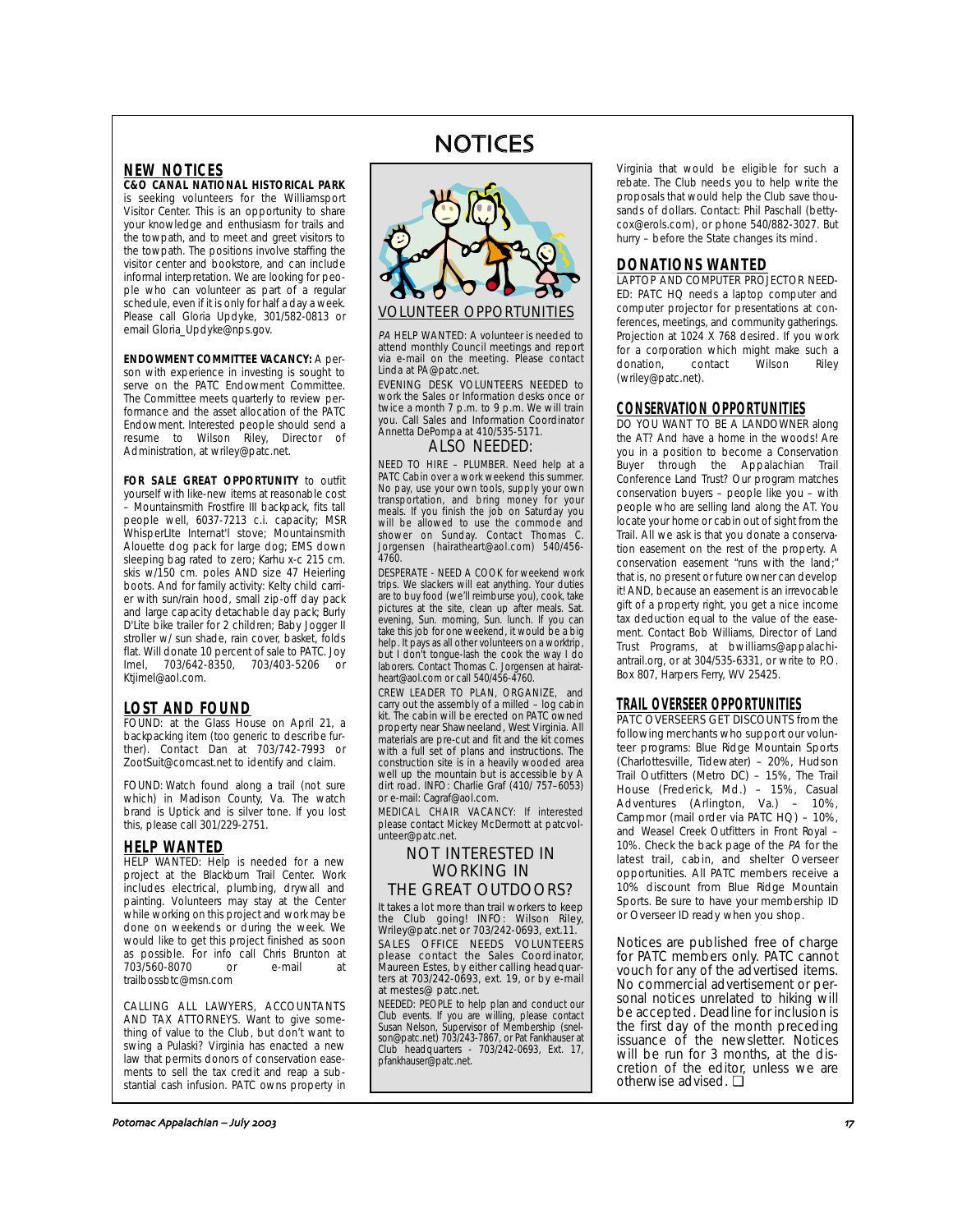# **Trailhead**

May proved to be another unique month after February's snow-<br>storm. Coolest average temperature in 25 years and maybe the wettest on record. Cold front after cold front met warm moisture from the Gulf, resulting in some wet days as witnessed by numerous Trail Overseers and crews. The will and enthusiasm were there, but conditions limited the effort. The scary part is that, despite a slow start, trailside vegetation now has conditions for rapid growth. By the time this is published, most Overseers will have had to deal with this first-hand.

# **Lest We Forget - Report From Backpacker**

A friend and I hiked down to the Overall Run Falls on the 29th of March. Yep, it was in the 70s. So we decided to spend the night on a cliff overlooking the falls. We awoke about 4:00 a.m. with the tent caving in! Very different in a three-season tent! Snow was falling all around - by 8:00 a.m. it was still coming down, and all we had was rain gear. We were both thinking that it would stop - but it did not. So by 10:00 a.m. we packed up and started walking back to Milepost-21. May Trailhead mentioned four inches of snow that day but from where I was walking it looked a lot deeper! The trails were in GREAT SHAPE - my hat is off to the trail keepers - GREAT JOB! It was well worth it. It was one of my most enjoyed hikes. But next time I won't believe the weather forecast of one inch. It was a blast. *—John Holderfield*



A morning surprise on Overall Run.

## **Can't Keep A Good Man Down**

Dave Fellers, DM for Bull Run – Occoquan Trail, underwent surgery for colon cancer on April 16. Dave says the surgery was successful and with a good prognosis for full recovery. He expects to lead his Aug. 17- 22 SNP Summer Trail Crew. Our best to you Dave.

### **2003 Chainsaw Workshop**

Never fear! April rains once again hit the Shenandoah's chainsaw workshop, but 11 hardy sawyers and sawyers-to-be showed up for both classroom and field instruction. Led by the venerable CT Campbell, the instructors did their best to instill how to use a chainsaw, safety, and maintenance over a day and a half. Between raindrops and the classroom, old sawyers Bob Laughlin, Mike Ritoli, Earle Hunter, and Bill Spach gained re-certification. They joined new sawyers David Appel, Dave Kiel, Carol Tolbert, Nathan Reigner, Madison Brown, George Jones, and Keith Denson as ready to go. Special thanks goes to John McCrea for helping with the Saturday dinner and Sunday breakfast served at Inn Pinnacles on the Skyline Drive.



Walt Smith and Tom Johnson check Pinnacle Shelter log after the Biby Tract excursion.

## **Rebuilding Overlooks - PHT**

Sometimes using the George Washington Memorial Parkway as a canopy against short thunderstorm bursts, Boy Scouts rebuilt a stream crossing and a Potomac River overlook along the Potomac Heritage Trail in late May. More than 10 scouts were gaining the communityservice hours required to be able to hike in Philmont Scout Ranch, N.M. this summer.

The rebuilt overlook is 100 feet above the river, on the palisades, and gives you a panoramic view of Chain Bridge and the downstream area. Cormorants circle the river each spring when the shad are running, so the view from above the circling birds is spectacular. This year, spring PHT projects are all high above the river, since the "month of rain" left many sections under water.

### **Konnarock 2003**

For several years some of PATC's oldest and finest trail dogs have joined ATC's Konnarock Crew for its first week. Working out of the Konnarock Trail Crew Base Camp in Sugar Grove, Va., adjacent to the Mount Rogers National Recreation Area, the first week crews support the Mount Rogers ATC, which is both the smallest and oldest of the 31 ATC maintaining clubs. This year Charles Hillon, Cliff Willey, Don Watts, and Bernie Stalmann joined 11 other volunteers and three crew leaders to work on the AT in the Elk Garden/Whitetop Mountain area, about 24 miles north of Damascus, Va. Joined by the Mount Rogers ATC Supervisor of Trails, Jack Farley, who at age 77 is just reaching his prime (move over Pete Gatje – you only think you are old), much was accomplished considering that it rained for three of the five days. Trophy steps, waterbars, checkdams, and a few thousand feet of side sloping were completed in style. And the best part of this is the first night's dinner prepared by members of the Mount Rogers ATC. If you want to participate in this great vacation adventure, just look in the 2003 November-December issue of the *Appalachian Trailway News* for the 2004 application.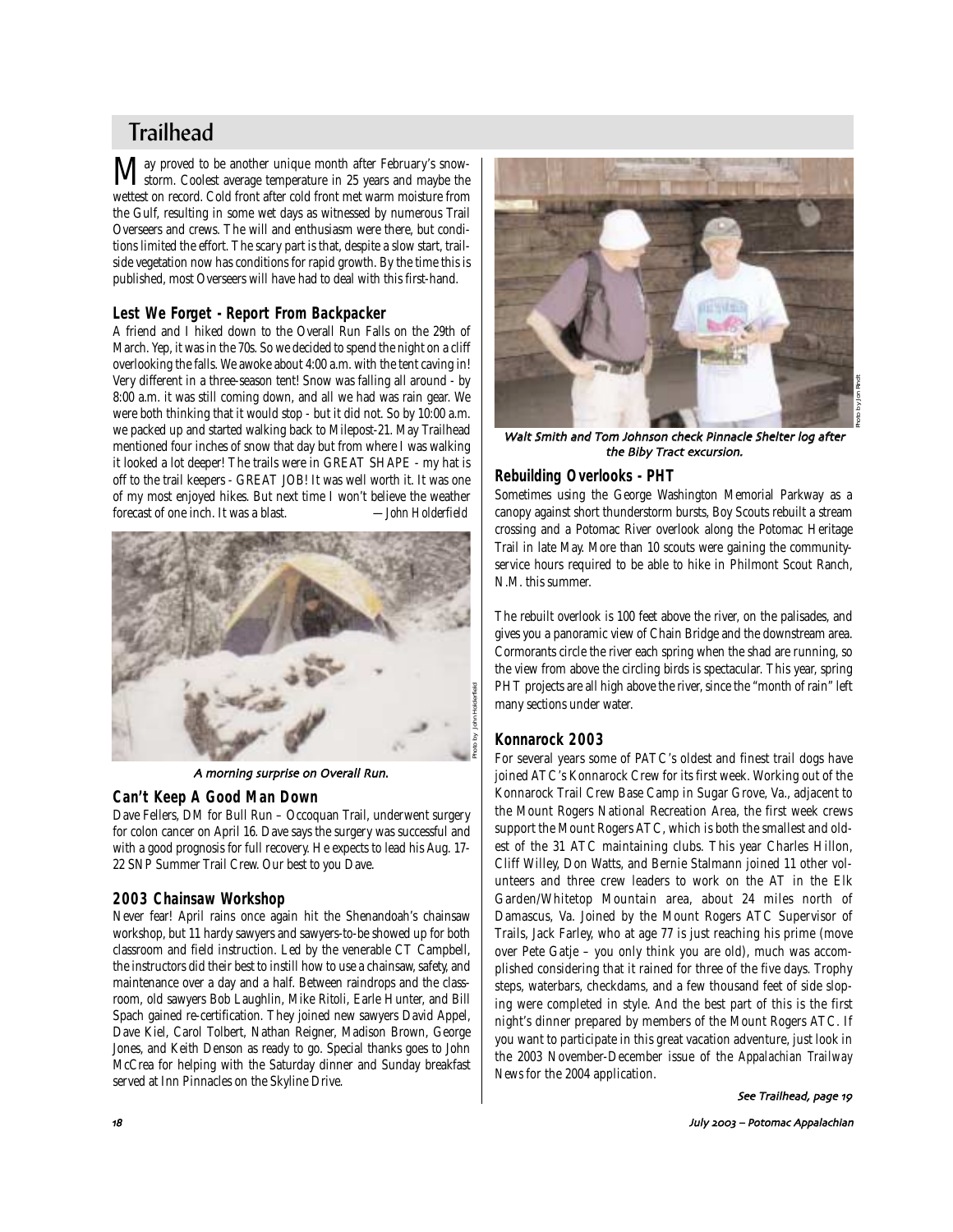# **Biby Tract Excursion**  Trailhead, from page 18

Richard Biby plans to donate a 20-acre tract of land that borders the Tuscarora Trail near Shawnee Land on Great North Mountain. On May 1, Richard and Walt Smith, DM Central Tuscarora, led a party of interested volunteers, including our President, Tom Johnson, and Acme Treadway Company's Don White, in an effort to find and mark the tract boundary. Don's trail crew will construct an access trail from the road across the tract to the Tuscarora Trail. The effort was interrupted by a local landowner who thought we were on her property. Using recorded property plot, Richard was able to convince her that we were not on her property. (*See photo on previous page.*)

## **Four Saws Attack Entry Run**

The Blue and White Crew used their May outing to begin clearing the many old-growth blowdowns that blocked the upper reaches of the up-and-coming Entry Run Trail. The crew hauled four chainsaws and a grip hoist winch to the trail and completed the project in a day. Blue and White Rockwork Artisan Patrick Wilson used the Lunchtime Seminar to demonstrate the recently FDA-approved method of cementing foot tissue with duct tape. Not to be outdone, Mill Prongman Mark Holland offered to demonstrate the Ralston Arm Removal Technique, but time limitations forced a delay of the demonstration. See photos of this work trip (oops!) in the June *PA*.

## **Rain And Mud Shorten Crew Week – As Reported by Dick Dugan**

On Sunday, May 18, the North District Shenandoah Trail Crew met to begin what we hoped would be a productive week of trail work. That afternoon, in the fog and rain, the six of us (Dick Dugan, Kathy Doyle, John

Hebbe, Wayne Limberg, Scott Miller, and Dave Nebhut) got acquainted (and reacquainted in some cases) at Pinnacles Research Station and later that evening had dinner together at Skyland. This is the first year we have tried having some of the crew weeks in May when the weather tends to be cooler and wetter than in August/September, and this week's weather forecast gave us reason to wonder whether it was a good idea.

But when we got up early Monday morning, we were greeted with a beautiful sunny day. After meeting Shawn Green and Don Harvey of the NPS at Piney River Ranger Station, we headed for Broad Hollow where we wanted to complete the treadwork begun by last year's crew. Finding very high water on the first stream crossing, we decided to work instead on the lower part of Little Devils Stairs that first day, and hoped the water in Broad Hollow would subside in the next 24 hours. We put in a good day's work on Little Devils Stairs, building rock cribbing and steps in an eroded section of that trail. After this day's work, the crew members had all increased their proficiency with the rock bar and had some well-earned aches and pains. I can assure everyone that the search for the "perfect rock" continues! At dinner Monday evening, we continued our survey begun last year of the Luray waitresses' pronunciation of their town's name. Among those claiming to be natives, it appears that LUray is clearly in the lead.

Tuesday morning we awoke to another beautiful sunny day. Not to be discouraged by the high water, the crew (accompanied by old trail dog Bernie Stalmann) returned to Broad Hollow. With the assistance of wooden planks to place between rocks, we stayed dry at the first stream crossing. However, we found the

second and third crossings much worse than expected. Stream crossings this time of year can be quite an adventure! Rocks that normally could be used to cross were under fast-flowing water and very slippery. We found that successful crossings require some bushwhacking and the imaginative use of all resources available, including rocks and tree limbs. Three of us chose to wade at least some of the crossings: Scott barefoot, Wayne in his sandals, and me in Jamaican water shoes. Ferrying the tools across, with our pants rolled up above our knees and boots hanging around our necks, while the others were trying to balance on tree limbs to stay dry, we were an odd looking group of trail maintainers! We did, however, get in a good day of crosscutting and treadwork once we got above the third stream crossing. We built and repaired rock water bars and steps, and worked on channeling water off the trail.

Unfortunately, Tuesday night the rain and fog moved back in, and we awoke on Wednesday to the same rainy weather we started with on Sunday. With the rain came increasingly muddy conditions and a greater risk of injury. Since the weather forecast was for even wetter conditions through the weekend, the decision was reluctantly made to cancel the rest of the week's work. We spent a good part of Wednesday cleaning all the tools in the tool caches at FRES, Piney River, and Thornton Gap, before departing for home.

While this has been an unusually wet spring and next year may be drier, crews in May should generally be prepared for wetter conditions than those in August or September. The disadvantages of spring crew weeks include muddy conditions, difficult stream crossings, and the chance of rainouts. Among the advantages: the weather is cooler, and there are fewer bugs. While we were disappointed at not being able to work the full week, we were thankful for the ideal weather we had on Monday and Tuesday. Despite the shortened work week, we had a great time and look forward to doing it again next year.

### **Southern Progress**

Despite the rain, the SNP South Side Trail Crews, Wild Ones, and Blue Blazers, have been getting out on a weekly basis and doing some great work removing blowdowns and helping the Overseers. The trails are in excel-

#### See Trailhead, page 10

**POTOMAC APPALACHIAN** (UPS-440-280) ©2003, Potomac Appalachian Trail Club, Inc. Published monthly by the Potomac Appalachian Trail Club, 118 Park Street, S.E., Vienna, VA 22180. Periodical class postage paid at Vienna, VA. Postmaster: send address changes to: Potomac Appalachian Trail Club, 118 Park Street, S.E., Vienna, VA 22180 Subscription: (Free with PATC membership) \$6.00 annually; \$.70 single copies.



Cadillac Crew's Steve Pebley attacks 36" blowdown on Vinings Boundary Trail.